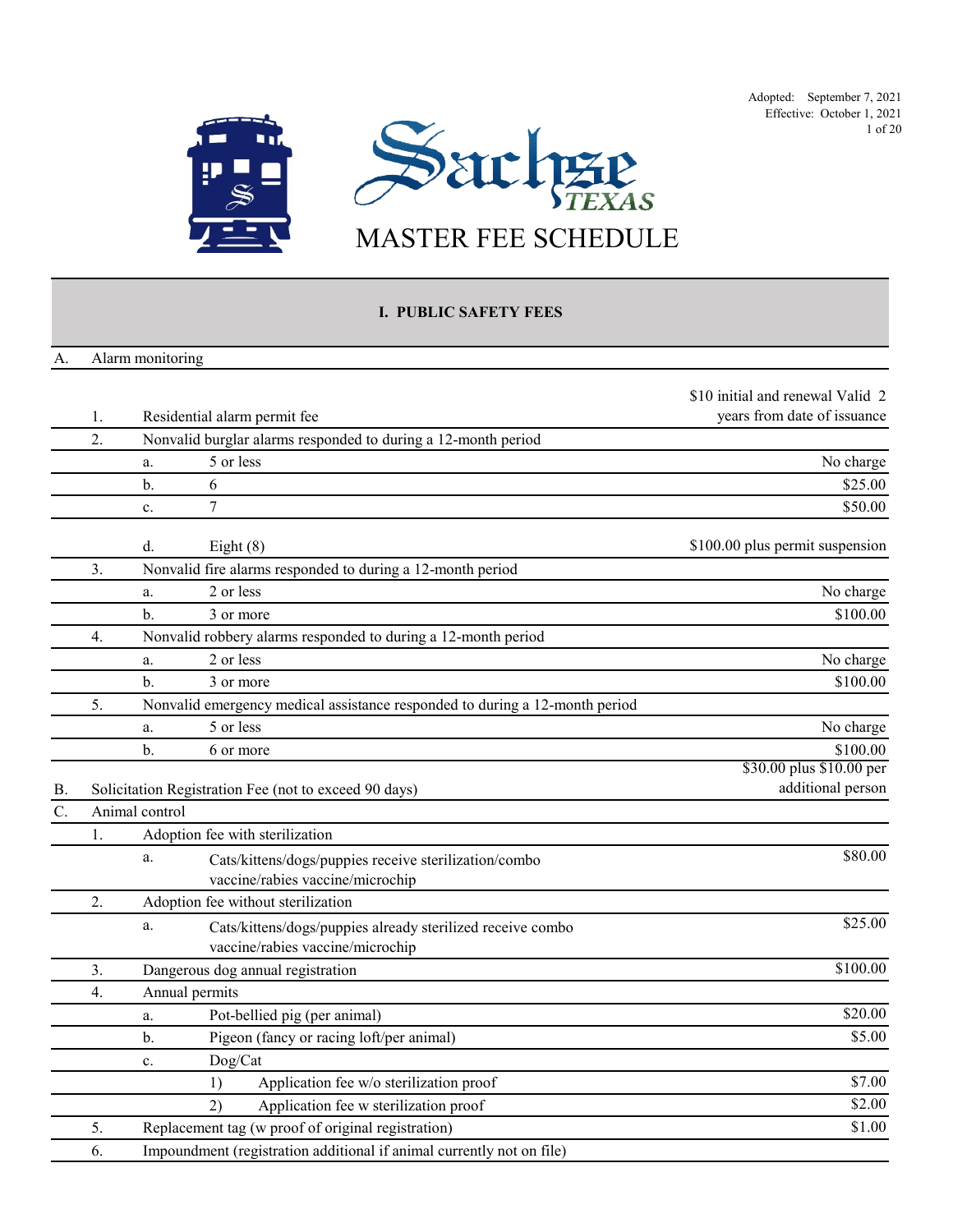Adopted: September 7, 2021 Effective: October 1, 2021 2 of 20





|    |    | a.            | 1st pickup of animal                                                         | \$25.00 plus \$5 boarding fee     |
|----|----|---------------|------------------------------------------------------------------------------|-----------------------------------|
|    |    | b.            | 2nd pickup of animal                                                         | \$50.00 plus \$5 boarding fee     |
|    |    | c.            | 3rd pickup of animal                                                         | \$75.00 plus \$5 boarding fee     |
|    |    | d.            | 4th pickup of animal                                                         | \$100.00 plus \$5 boarding fee    |
| D. |    | Fire Services |                                                                              |                                   |
|    | 1. |               | Installation/replacement/re-model of fire protection systems                 |                                   |
|    |    | a.            | Plan review fees                                                             |                                   |
|    |    |               | Internal plan review (new and/or remodel $> 10$ devices)<br>1)               | \$100.00                          |
|    |    |               | 2)<br>Remodel (< than 10 devices)                                            | \$25.00                           |
|    |    |               | 3)<br>Third-party plan review administrative fee                             | \$50.00                           |
|    |    | b.            | Fire sprinkler installation permit (commercial and residential per building) |                                   |
|    |    |               | 1 to 25 sprinklers<br>1)                                                     | \$50.00                           |
|    |    |               | 26 to 75 sprinklers<br>2)                                                    | \$100.00                          |
|    |    |               | 76 to 125 sprinklers<br>3)                                                   | \$200.00                          |
|    |    |               | 126 to 200 sprinklers<br>4)                                                  | \$275.00                          |
|    |    |               | 201 to 300 sprinklers<br>5)                                                  | \$350.00                          |
|    |    |               | 301 to 400 sprinklers<br>6)                                                  | \$375.00                          |
|    |    |               | 401 to 500 sprinklers<br>7)                                                  | \$425.00                          |
|    |    |               |                                                                              | \$500.00 plus \$.33 per sprinkler |
|    |    |               | 8)<br>Over 500 sprinklers                                                    | over 500                          |
|    |    | c.            | Fire alarm installation permit (per building)                                |                                   |
|    |    |               | 10 or less devices<br>1)                                                     | \$50.00                           |
|    |    |               | 11 to 25 devices<br>2)                                                       | \$75.00                           |
|    |    |               | 3)<br>26 to 100 devices                                                      | \$150.00                          |
|    |    |               | 101 to 200 devices<br>4)                                                     | \$200.00                          |
|    |    |               | 5)<br>201 or more devices                                                    | \$500.00                          |
|    |    | d.            | Fire alarm panel replacement only                                            | \$100.00                          |
|    |    | e.            | Hydro & flush (per system)                                                   | \$50.00                           |
|    |    | f.            | Fire pump (per system)                                                       | \$50.00                           |
|    |    | g.            | Hydrant flow test (2 hydrants)                                               | \$50.00                           |
|    |    | h.            | Vent/hood/booth extinguishing system (per system)                            | \$50.00                           |
|    |    | 1.            | Work started without a permit                                                | \$100.00 plus required fee        |
|    |    | j.            | Replacement                                                                  |                                   |
|    |    |               | Fire department permit replacement<br>1)                                     | \$10.00                           |
|    |    |               | 2)<br>Job site plan re-stamp                                                 | \$15.00                           |
|    |    | k.            | Re-inspection fee                                                            |                                   |
|    |    |               | 1)<br>2 or more                                                              | \$75.00 per re-inspection         |
|    | 2. |               | Inspection/occupancy permits                                                 |                                   |
|    |    | a.            | Carnivals and fairs                                                          | \$50.00                           |
|    |    | $\mathbf b$ . | Mobile food vending                                                          | \$25.00                           |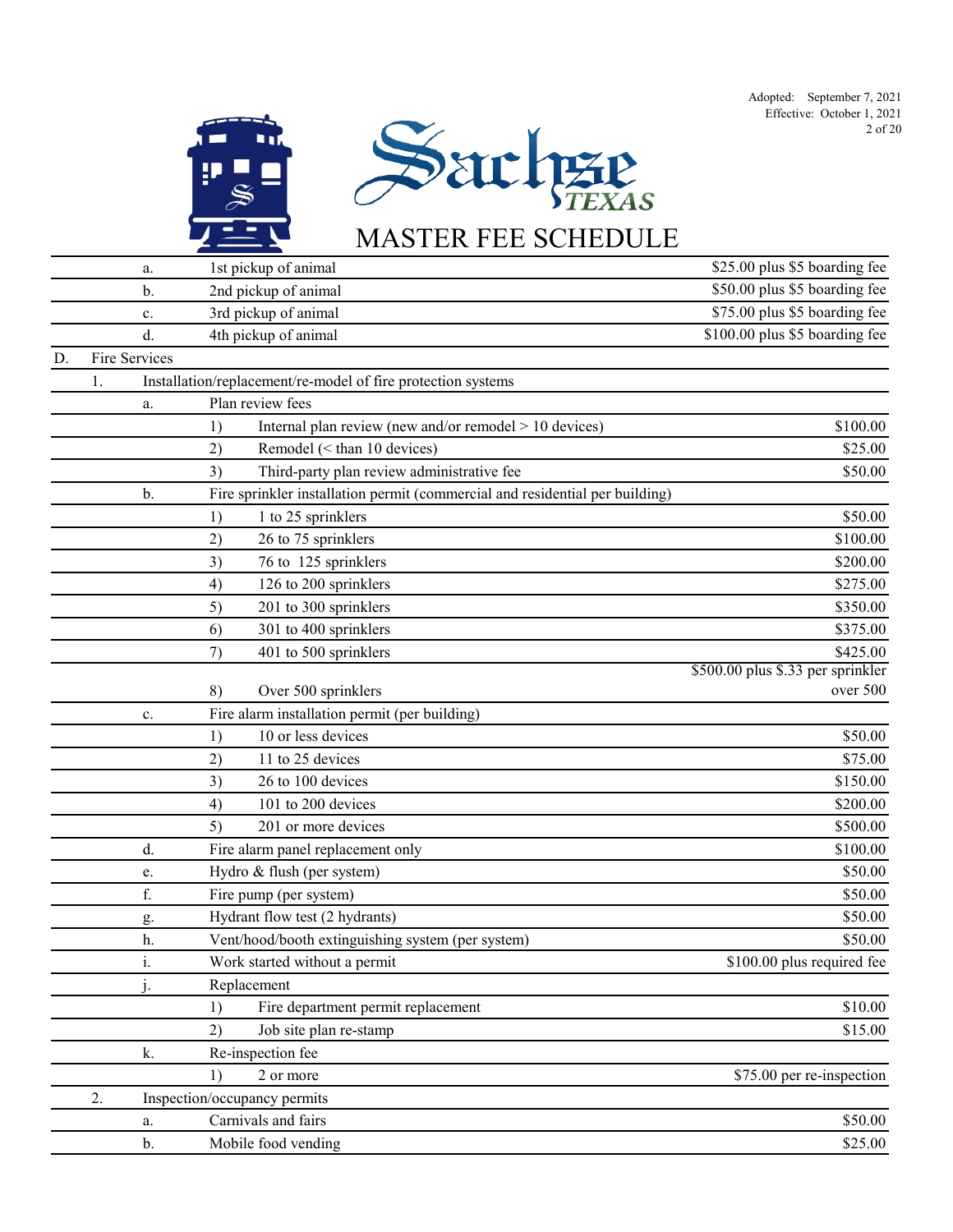Adopted: September 7, 2021 Effective: October 1, 2021 3 of 20





|    |    | c.                 | Exhibits and trade shows                                      | \$50.00                       |
|----|----|--------------------|---------------------------------------------------------------|-------------------------------|
|    |    | d.                 | Temporary structures, tents or canopies (used for permits not | \$50.00                       |
|    |    |                    | included in community development permit fee)                 |                               |
|    |    | e.                 | In-home day care certificate of occupancy                     | \$50.00                       |
|    |    | f.                 | Multi-family certificate of occupancy                         | \$50.00                       |
|    |    | g.                 | Foster care/adoption home inspection                          | \$25.00                       |
|    |    | h.                 | Dangerous building abatement administrative fee               | \$250.00                      |
|    |    | i.                 | After hour inspection fee                                     | \$50.00/hour min 2 hr/\$100.0 |
|    | 3. | Fire permits       |                                                               |                               |
|    |    | a.                 | Outdoor/open burning                                          | \$200.00                      |
|    |    | b.                 | Pyrotechnic special effects                                   | \$100.00                      |
|    |    |                    |                                                               | \$400.00/hr each engine plus  |
|    |    |                    |                                                               | \$200.00/hr each ambulance    |
|    |    | c.                 | Hazardous material response reimbursement                     | plus supplies                 |
|    |    | d.                 | Fire watch/stand-by                                           | \$50.00/hr each fire employee |
| E. |    | Ambulance services |                                                               |                               |
|    | 1. | Resident           |                                                               |                               |
|    |    | a.                 | ALS (Waive co-pay and deductible)                             | \$1,600.00                    |
|    |    | b.                 | ALS2 (Waive co-pay and deductible)                            | \$1,750.00                    |
|    |    | c.                 | BLS (Waive co-pay and deductible)                             | \$1,400.00                    |
|    |    | d.                 | <b>SCT</b>                                                    | No charge                     |
|    | 2. | Non-resident       |                                                               |                               |
|    |    | a.                 | <b>ALS</b>                                                    | \$1,600.00                    |
|    |    | b.                 | ALS2                                                          | \$1,750.00                    |
|    |    | c.                 | <b>BLS</b>                                                    | \$1,400.00                    |
|    |    | d.                 | <b>SCT</b>                                                    | No charge                     |
|    | 3. | Mileage            |                                                               | \$24.00                       |
|    | 4. | Supplies           |                                                               |                               |
|    |    | a.                 | Oxygen                                                        | \$125.00                      |
|    |    | b.                 | <b>BLS</b> supplies                                           | \$350.00                      |
|    |    | c.                 | ALS supplies                                                  | \$400.00                      |
|    |    | d.                 | Extra attendant                                               | \$75.00                       |
|    | 5. | Extrication        |                                                               | \$500.00                      |
|    | 6. | Technology fee     |                                                               | \$0.00                        |
|    | 7. | No transport       |                                                               | \$125.00                      |
|    | 8. | Other Services     |                                                               |                               |
|    |    | a.                 | IV Therapy/Maintenance                                        | \$310.00                      |
|    |    | b.                 | Airway Management                                             | \$115.00                      |
|    |    | $\mathbf{c}.$      | <b>Specialty Care Transport</b>                               | \$1,250.00                    |
|    |    | d.                 | <b>Blood Administration</b>                                   | \$600.00                      |
|    |    |                    |                                                               |                               |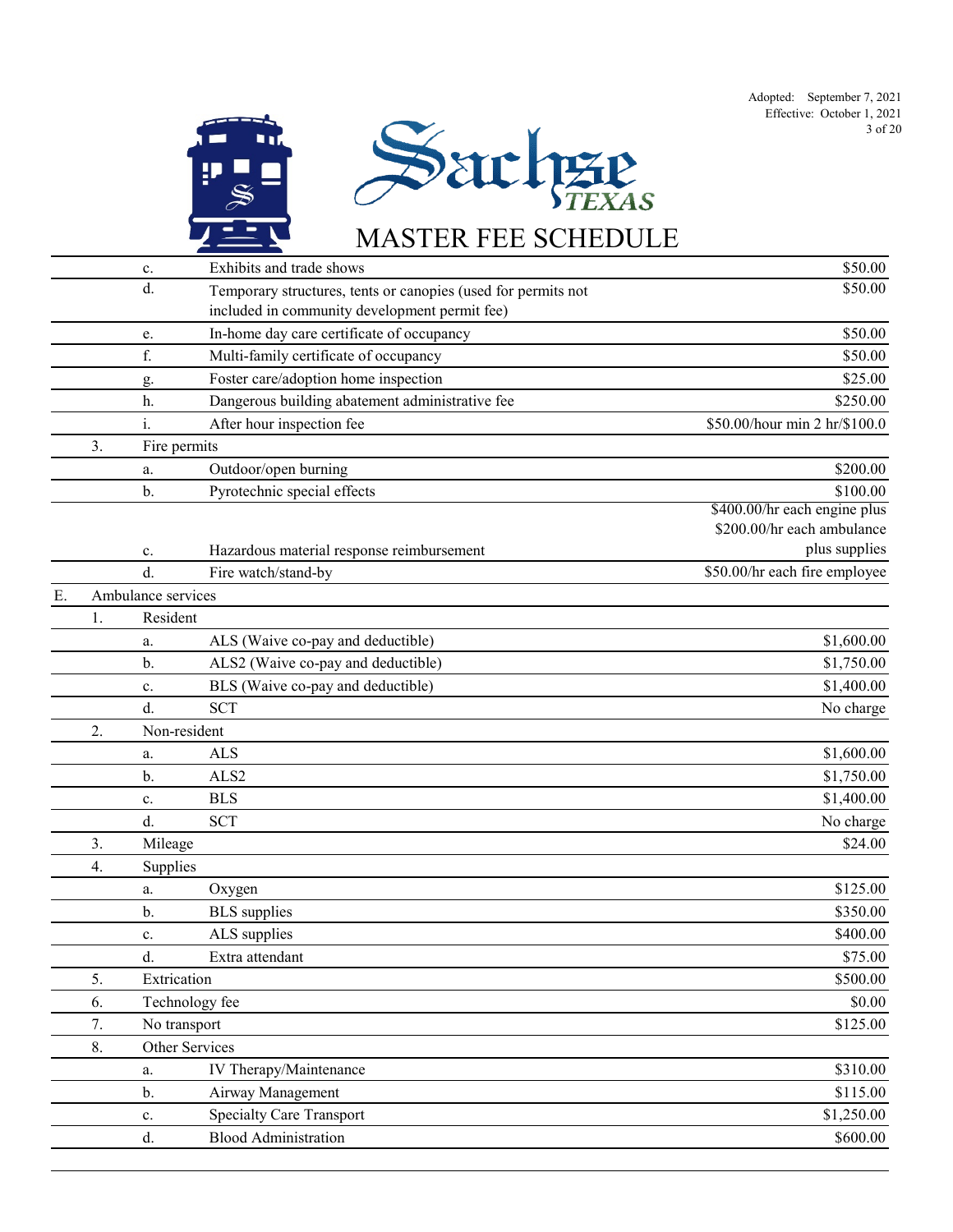Adopted: September 7, 2021 Effective: October 1, 2021 4 of 20



# **II. ENGINEERING, HEALTH AND SANITATION**

| A.        | Engineering permits                                       |                                                     |                                 |  |
|-----------|-----------------------------------------------------------|-----------------------------------------------------|---------------------------------|--|
|           | 1.                                                        | Traffic calming application                         | \$50.00                         |  |
|           | 2.                                                        | Floodplain                                          | \$100.00                        |  |
|           | 3.                                                        | Grading                                             | \$150.00                        |  |
|           |                                                           |                                                     | Fee shall equal one-half of the |  |
| <b>B.</b> |                                                           | Engineering inspections and review fees             | state fee for each permit       |  |
|           |                                                           |                                                     | 4.5% of cost of public          |  |
|           | 1.                                                        | Engineering inspection fee                          | improvements                    |  |
|           | 2.                                                        | Construction plan review                            | \$300.00                        |  |
|           | 3.                                                        | Construction Inspections after hours                | \$50.00/hr (2hr minimum)        |  |
|           |                                                           |                                                     | Hourly fee based on current     |  |
|           |                                                           |                                                     | hourly wage of City maint.      |  |
| C.        | Workers<br>Care of public trees in street or right of way |                                                     |                                 |  |
| D.        |                                                           | Health and Sanitation permits                       |                                 |  |
|           | 1.                                                        | Health                                              | \$225.00                        |  |
|           | 2.                                                        | Temporary food sales (must be obtained from Dallas  | \$50.00                         |  |
|           |                                                           | County Health department. Applies to all applicants |                                 |  |
|           |                                                           | providing food products.                            |                                 |  |
|           | 3.                                                        | Public swimming pool                                | \$100.00                        |  |
|           |                                                           |                                                     | Fee shall equal one-half of the |  |
|           | 4.                                                        | Alcohol                                             | state fee for each permit       |  |
|           | 5.                                                        | Liquid waste transport                              | \$25.00 per vehicle             |  |
|           |                                                           |                                                     |                                 |  |
|           |                                                           |                                                     |                                 |  |

# **III. FACILITY ROOM RENTAL DEPOSIT/FEES**

| А.             |                                             | Library meeting room |                     |                   |  |  |
|----------------|---------------------------------------------|----------------------|---------------------|-------------------|--|--|
|                | ı.                                          | Deposit              |                     |                   |  |  |
|                |                                             | a.                   | Without food served | \$25.00           |  |  |
|                |                                             | b.                   | With food served    | \$50.00           |  |  |
|                |                                             | c.                   | VGA/audio cable     | \$15.00           |  |  |
|                | 2.<br>Room rental                           |                      |                     |                   |  |  |
|                |                                             | a.                   | Non-profits         | No charge         |  |  |
|                |                                             | b.                   | All other groups    | \$25.00           |  |  |
| <b>B.</b>      | Senior activity center multi-purpose room A |                      |                     |                   |  |  |
|                | ı.                                          | Deposit              |                     | \$100.00          |  |  |
|                | 2.                                          |                      | Room rental         | $$25.00$ per hour |  |  |
| $\mathbf{C}$ . | Michael J. Felix Community Center           |                      |                     |                   |  |  |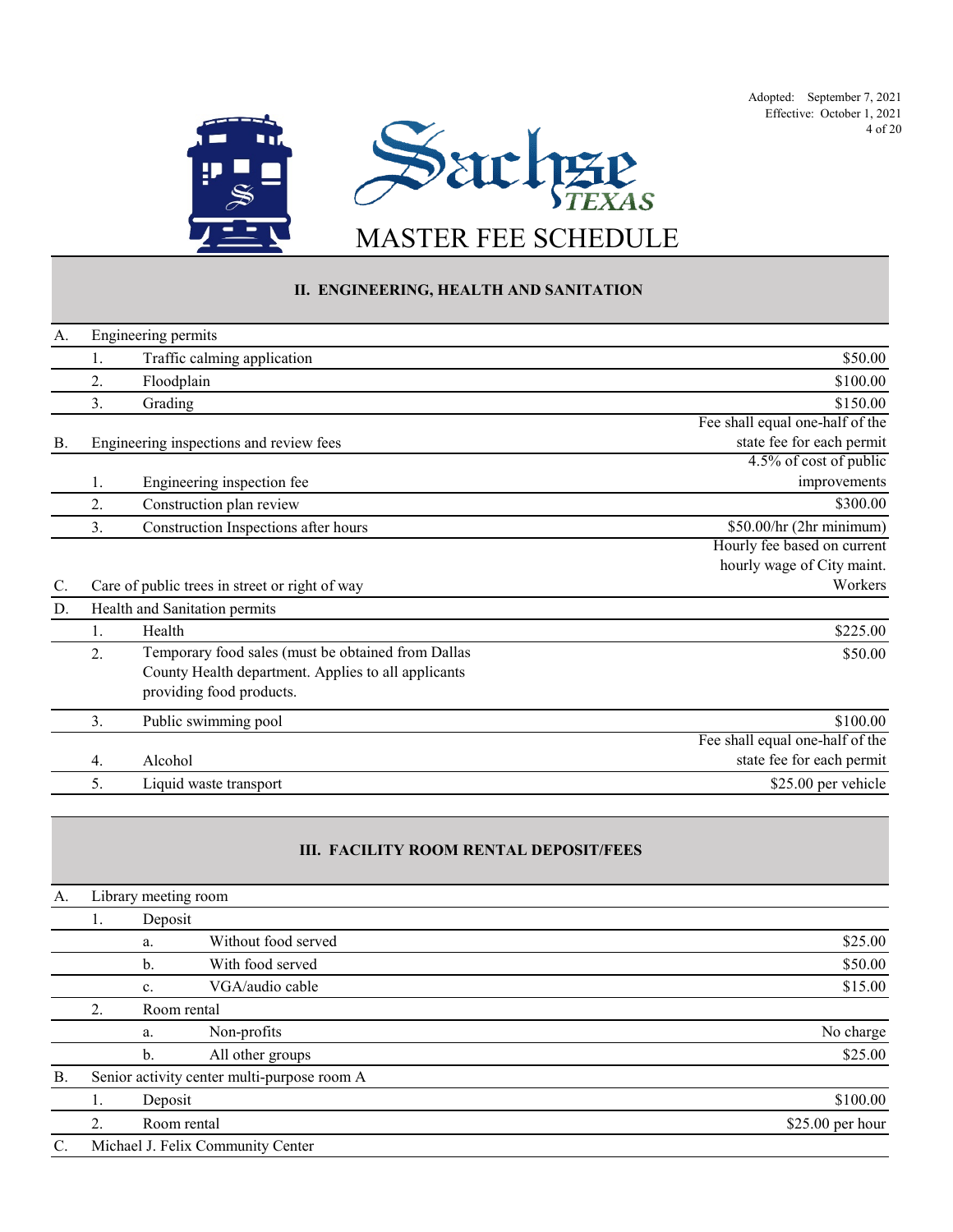Adopted: September 7, 2021 Effective: October 1, 2021 5 of 20





| 1. | Deposit                                                  | \$100.00      |
|----|----------------------------------------------------------|---------------|
| 2. | Kitchen Use                                              | \$50.00       |
| 3. | Room rental - Operational Hours                          |               |
|    | Room A (hourly) or Room B (hourly)<br>a.                 |               |
|    | $\mathbf{i}$ .<br>Resident                               | \$10.00       |
|    | Non-Profit<br>a)                                         | No Charge     |
|    | ii.<br>Non-resident                                      | \$25.00       |
|    | Non-Profit<br>a)                                         | \$10.00       |
|    | Room A and B (hourly)<br>b.                              |               |
|    | $\mathbf{i}$ .<br>Resident                               | \$20.00       |
|    | Non-Profit<br>a)                                         | No Charge     |
|    | $\dddot{\mathbf{1}}$<br>Non-resident                     | Not Available |
|    | Non-Profit<br>a)                                         | Not Available |
| 4. | Room rental - Non-Operational Hours                      |               |
|    | Room A (hourly) or Room B (hourly)<br>a.                 |               |
|    | Resident<br>i.                                           | \$25.00       |
|    | Non-Profit<br>a)                                         | \$25.00       |
|    | ii.<br>Non-resident                                      | \$50.00       |
|    | Non-Profit<br>a)                                         | \$35.00       |
|    | Room A and B (hourly)<br>b.                              |               |
|    | Resident<br>i.                                           | \$50.00       |
|    | Non-Profit<br>a)                                         | \$50.00       |
|    | ii.<br>Non-resident                                      | Not Available |
|    | Non-Profit<br>a)                                         | Not Available |
| 5. | Gym - Half Court or Gym - Full Court - Operational Hours |               |
|    | Resident<br>a.                                           | Not Available |
|    | i.<br>Non-Profit                                         | Not Available |
|    | Non-resident<br>b.                                       | Not Available |
|    | $\mathbf{i}$ .<br>Non-Profit                             | Not Available |
| 6. | Gym - Half Court - Non-Operational Hours                 |               |
|    | Resident<br>a.                                           | \$25.00       |
|    | Non-Profit<br>i.                                         | \$25.00       |
|    | Non-resident<br>$\mathbf b$ .                            | \$50.00       |
|    | $\mathbf{i}$ .<br>Non-Profit                             | Not Available |
| 7. | Gym - Full Court - Non-Operational Hours                 |               |
|    | Resident<br>a.                                           | \$50.00       |
|    | i.<br>Non-Profit                                         | \$50.00       |
|    | Non-resident<br>$\mathbf b$ .                            | Not Available |
|    | Non-Profit<br>$\mathbf{i}$ .                             | Not Available |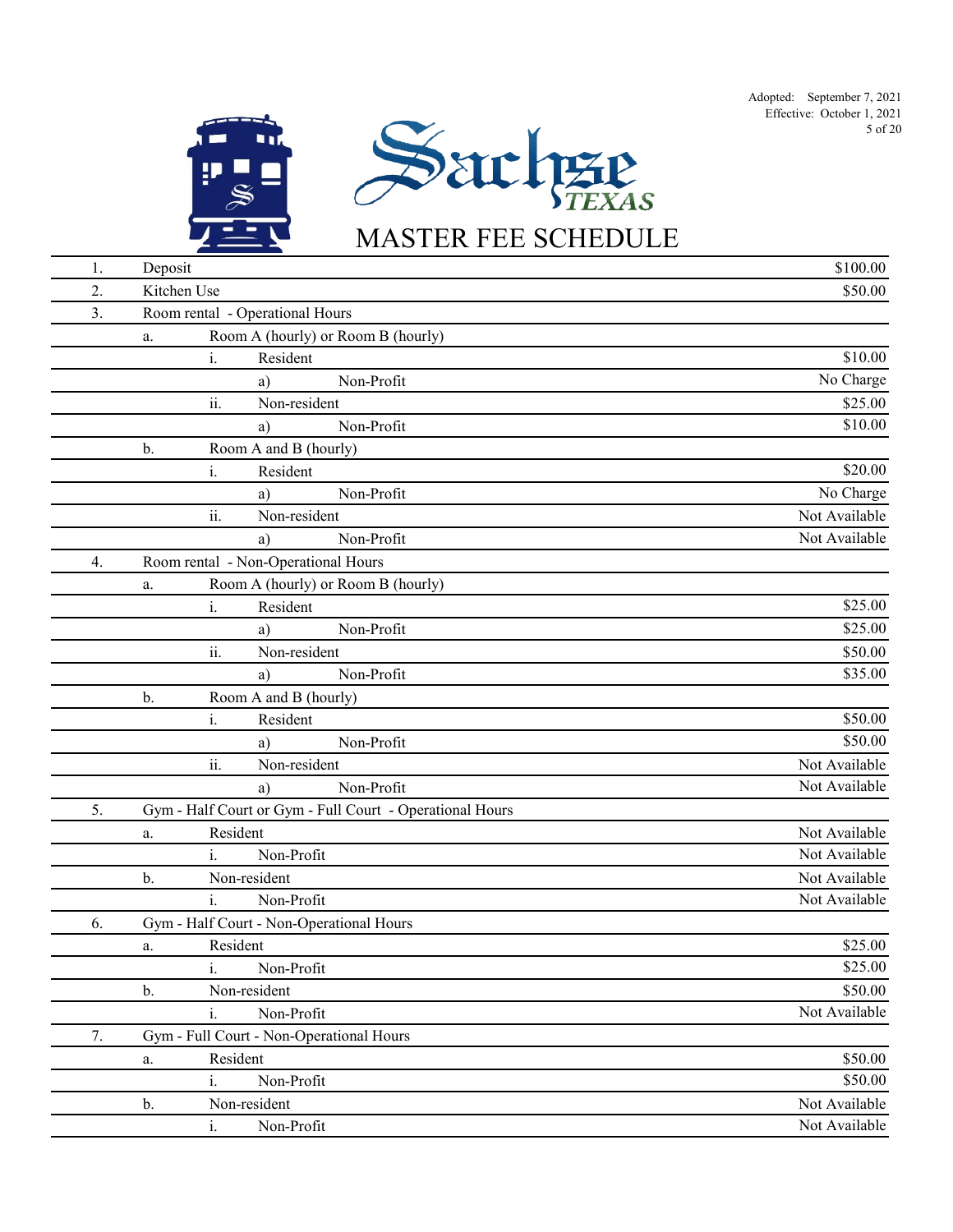Adopted: September 7, 2021 Effective: October 1, 2021 6 of 20



# **IV. LIBRARY**

| А.        |                  | Library card                               |                              |
|-----------|------------------|--------------------------------------------|------------------------------|
|           | 1.               | Initial library card request               | No charge                    |
|           | $\overline{2}$ . | Replacement                                | \$1.00                       |
| <b>B.</b> |                  | Ear Buds available                         | \$1.00                       |
| C.        |                  | Pin-back button materials available        | \$0.25                       |
| D.        |                  | Texshare card                              | No charge                    |
| Ε.        |                  | Lost and/or Damaged Items                  |                              |
|           |                  |                                            | Replacement cost plus \$5.00 |
|           | 1.               | Lost or damaged beyond repair              | processing fee               |
|           |                  |                                            | Replacement item plus \$5.00 |
|           | 2.               | Replacement item in lieu of fee            | processing fee               |
|           | 3.               | Damaged item but not requiring replacement | \$5.00 processing fee        |
|           | 4.               | Damaged case or container                  | Replacement fee              |
| F.        |                  | Interlibrary loan                          |                              |
|           | 1.               | Pickup materials                           |                              |
|           |                  | Timely pickup<br>a.                        | No charge                    |
|           |                  | Within 7 days<br>$b$                       | No charge                    |
|           |                  | 8 days or more<br>$\mathbf{c}$ .           | \$5.00 per item              |
| G.        |                  | Copy services                              |                              |
|           | 1.               | Black/white copy                           | \$0.20                       |
|           | 2.               | Color copy                                 | \$0.50                       |
|           | 3.               | Computer print out                         | \$0.25                       |
|           | 4.               | 3D printer                                 | .15 per gram/\$1.50 minimum  |
|           |                  |                                            |                              |

### **V. MUNICIPAL COURT FINES/FEES**

| Set by state statute<br>А. |             |                                         |                           |
|----------------------------|-------------|-----------------------------------------|---------------------------|
|                            | I.          | Building security fund                  | \$3.00                    |
|                            | 2.          | Technology fund                         | \$4.00                    |
| В.                         |             | Dismissal                               |                           |
|                            | ı.          | Granting defensive driving course       | Not to exceed \$10.00     |
|                            |             |                                         | \$10 or \$20 depending on |
|                            | 2.          | Dismissal fee for certain traffic cases | offense type              |
|                            | Warrant Fee |                                         | \$50.00                   |
|                            |             |                                         |                           |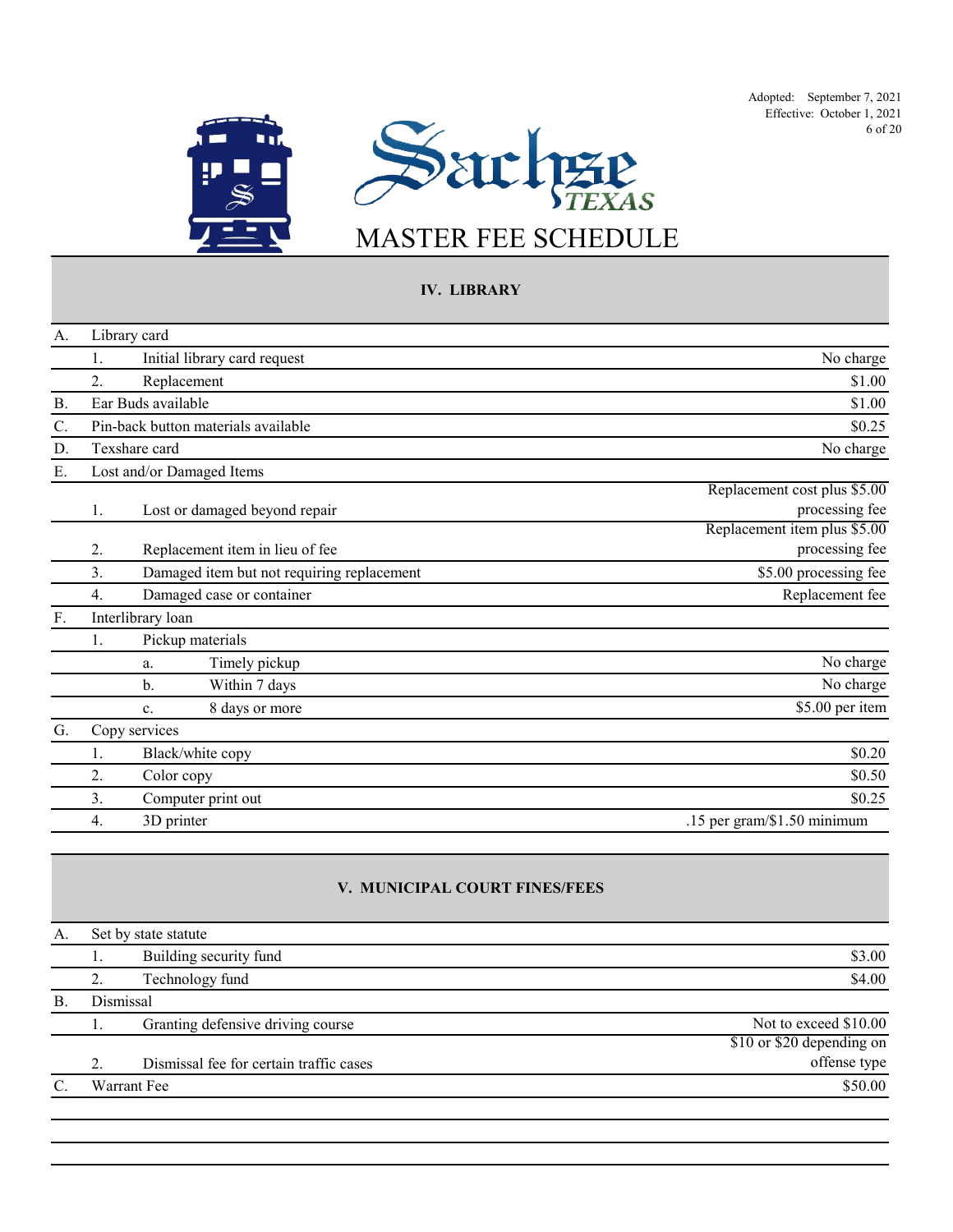Adopted: September 7, 2021 Effective: October 1, 2021 7 of 20



## **VI. PARK FACILITY RENTAL FEES**

| A. |                                                  | Ball field reservations/deposits |                                                                 |                               |  |
|----|--------------------------------------------------|----------------------------------|-----------------------------------------------------------------|-------------------------------|--|
|    |                                                  | Reservation fee                  |                                                                 |                               |  |
|    |                                                  | a.                               | 4 hours or less                                                 | \$25.00 per field             |  |
|    |                                                  | b.                               | 5 hours or more                                                 | \$10.00 per field per hour    |  |
|    | 2.                                               | Deposits                         |                                                                 |                               |  |
|    |                                                  | a.                               | Light key                                                       | \$25.00                       |  |
|    |                                                  | b.                               | Clean-up deposit for tournaments and/or<br>concession stand use | \$50.00                       |  |
| Β. | Covered picnic facilities (based on daily rates) |                                  |                                                                 |                               |  |
|    | 1.                                               | Reservation fee                  |                                                                 |                               |  |
|    |                                                  | a.                               | 4 hours or less                                                 | \$25.00 per facility          |  |
|    |                                                  | b.                               | 5 hours or more                                                 | \$10.00 per facility per hour |  |
|    | 2.                                               | Deposit                          |                                                                 |                               |  |
|    |                                                  | a.                               | Light key                                                       | No charge                     |  |
| C. | City complex amphitheater (based on daily rates) |                                  |                                                                 |                               |  |
|    |                                                  | Reservation fee                  |                                                                 |                               |  |
|    |                                                  | a.                               | 4 hours or less                                                 | \$25.00 per facility          |  |
|    |                                                  | b.                               | 5 hours or more                                                 | \$10.00 per facility per hour |  |
|    |                                                  | c.                               | Restroom during amphitheater rental                             | \$25.00/hour                  |  |
|    | 2.                                               | Deposit                          |                                                                 |                               |  |
|    |                                                  | a.                               | Light key                                                       | No charge                     |  |

|    | VII. LAURIE SCHWENK SENIOR ACTIVITY CENTER |                                                    |                         |  |  |  |  |
|----|--------------------------------------------|----------------------------------------------------|-------------------------|--|--|--|--|
| А. | Annual membership                          |                                                    |                         |  |  |  |  |
|    | 1.                                         | Resident                                           | \$6.00                  |  |  |  |  |
|    | 2.                                         | Non-resident                                       | \$12.00                 |  |  |  |  |
| В. |                                            | Daily pick-up/drop-off within the City limits only |                         |  |  |  |  |
|    |                                            |                                                    | \$.50/one way or \$1.00 |  |  |  |  |
|    | 1.                                         | Resident                                           | roundtrip               |  |  |  |  |
|    | 2.                                         | Non-resident                                       | Not available           |  |  |  |  |
|    |                                            |                                                    |                         |  |  |  |  |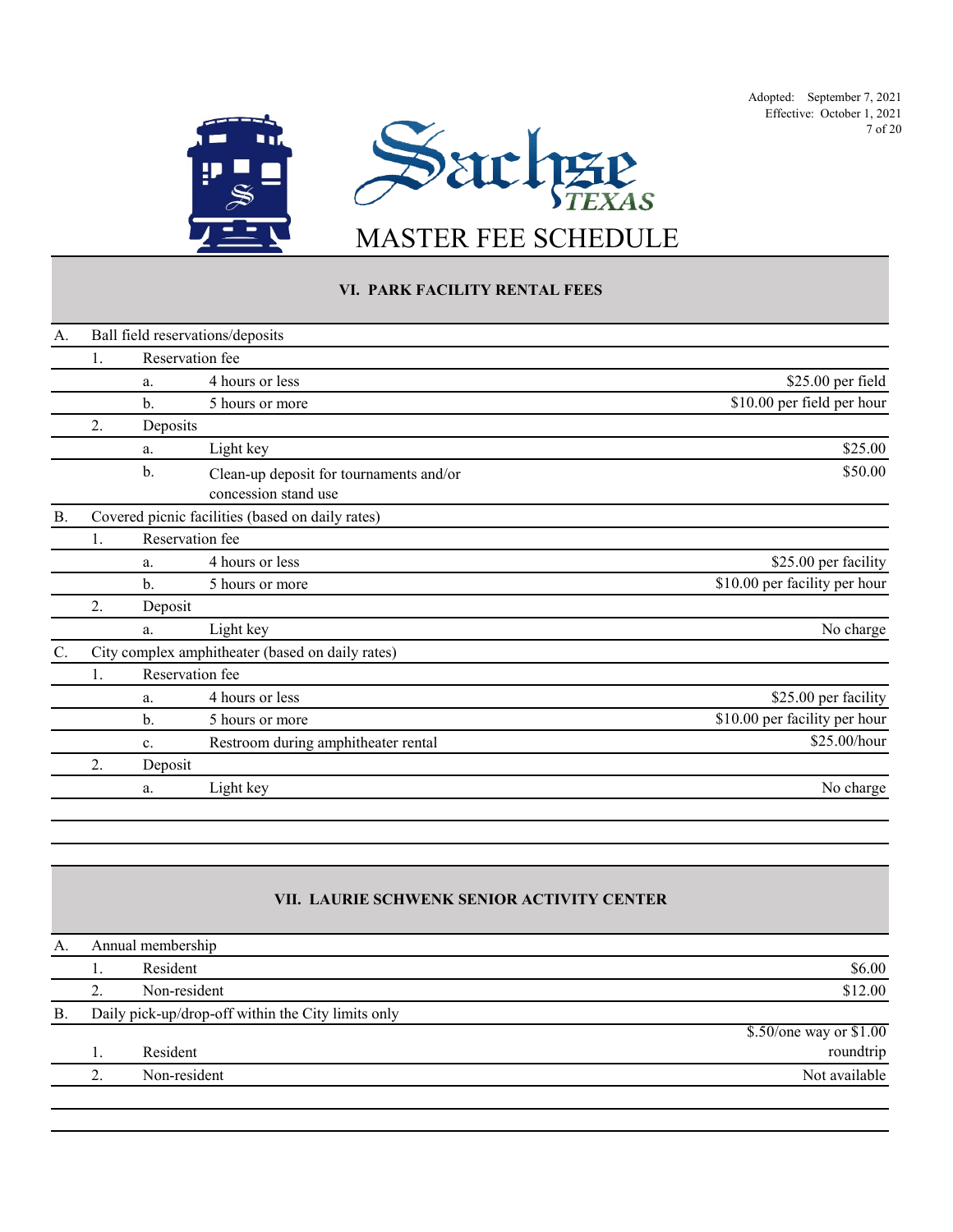Adopted: September 7, 2021 Effective: October 1, 2021 8 of 20



# **VIII. MICHAEL J. FELIX COMMUNITY CENTER**

| Resident Annual Membership<br>А. |    |                                |           |
|----------------------------------|----|--------------------------------|-----------|
|                                  | ı. | Individual $(12+)$ years)      | \$20.00   |
|                                  | 2. | Family (3 or more)             | \$50.00   |
|                                  | 3. | Senior-Citizen (50+)           | No charge |
|                                  | 4. | Military Veterans              | No charge |
| <b>B.</b>                        |    | Non-resident Annual Membership |           |
|                                  | 1. | Individual $(12 + years)$      | \$40.00   |
|                                  | 2. | Family (3 or more)             | \$100.00  |
|                                  | 3. | Senior-Citizen (50+)           | \$10.00   |
|                                  | 4. | Military Veterans              | \$10.00   |
| $\mathbf{C}$ .                   |    | Daily Drop in                  |           |
|                                  |    | Resident/Non-resident          | \$2.00    |

# **VIX. BUILDING PERMITS AND DEVELOPMENT SERVICES FEES**

| А. |    |    | Building permit fee schedule |                                    |
|----|----|----|------------------------------|------------------------------------|
|    | 1. |    | Total valuation              |                                    |
|    |    | a. | \$1.00 to \$500              | \$50.00                            |
|    |    |    |                              | \$50.00 for the first \$500 plus   |
|    |    | b. | \$501 to \$2,000             | \$3.05 for each additional \$100   |
|    |    |    |                              | \$95.75 for the first \$2,000 plus |
|    |    | c. | \$2,001 to \$25,000          | \$14 for each additional \$1,000   |
|    |    |    |                              | 417.75 for the first \$25,000      |
|    |    |    |                              | plus \$10 for each additional      |
|    |    | d. | \$25,001 to \$50,000         | \$1,000                            |
|    |    |    |                              | \$667.75 for the first $$50,000 +$ |
|    |    | e. | \$50,001 to \$100,000        | \$7 for each additional \$1,000    |
|    |    |    |                              | \$1017.75 for the first \$100,000  |
|    |    |    |                              | $+$ \$5.60 for each additional     |
|    |    | f. | \$100,001 to \$500,000       | \$1,000                            |
|    |    |    |                              | \$3,257.75 for the first \$500,000 |
|    |    |    |                              | + \$4.75 for each additional       |
|    |    | g. | \$501,000 to \$1,000,000     | \$1,000                            |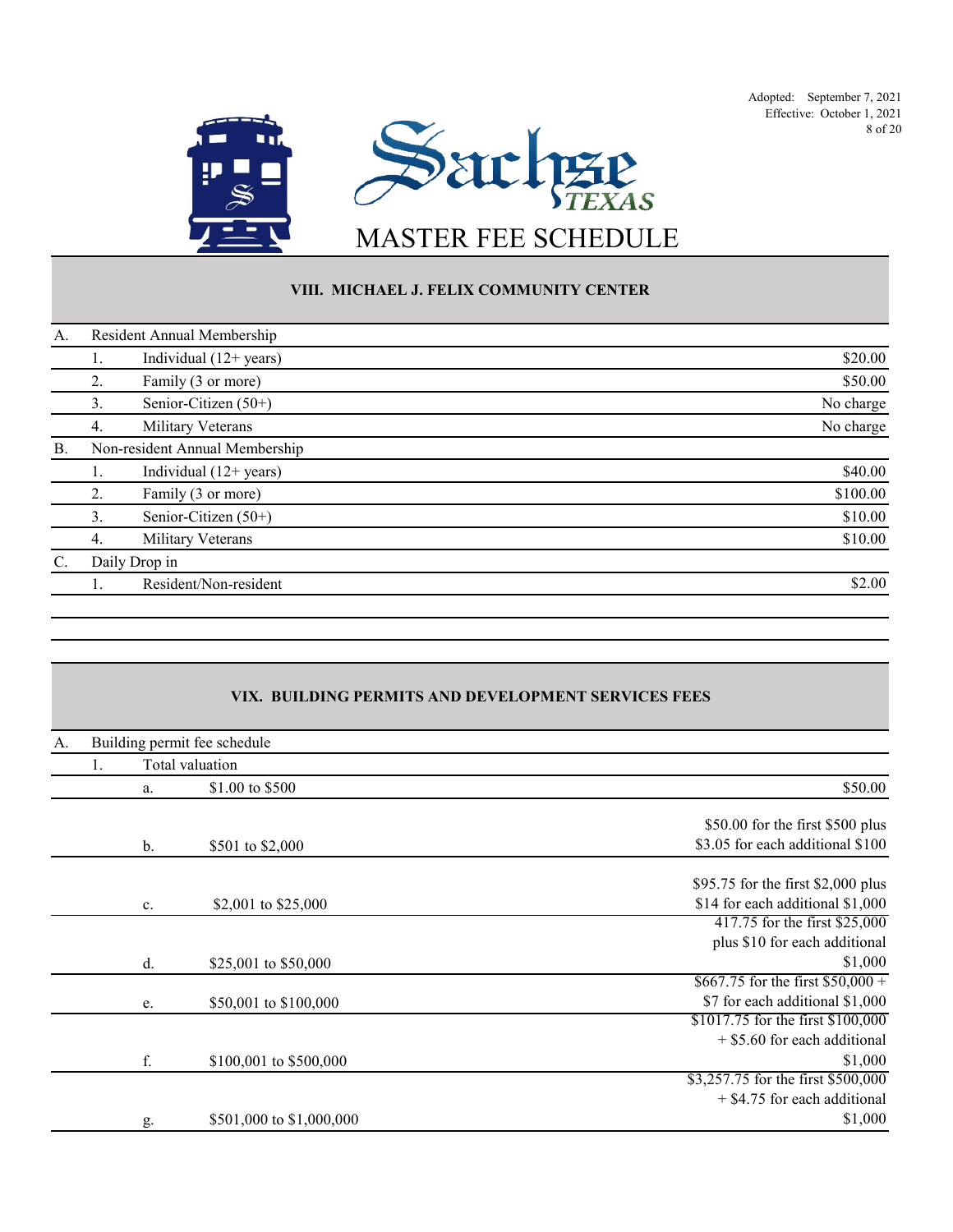Adopted: September 7, 2021 Effective: October 1, 2021 9 of 20



|    |                  |                                                                                                        | \$5,632.75 for the first                                  |  |  |  |
|----|------------------|--------------------------------------------------------------------------------------------------------|-----------------------------------------------------------|--|--|--|
|    |                  |                                                                                                        | $$1,000,000 + $3.65$ for each                             |  |  |  |
|    |                  | h.<br>\$1,000,001 and up                                                                               | additional \$1,000                                        |  |  |  |
| Β. |                  | Residential home construction                                                                          |                                                           |  |  |  |
|    |                  |                                                                                                        | 30% of total building permit fee                          |  |  |  |
|    |                  |                                                                                                        | (based on Building Permit Fee                             |  |  |  |
|    | 1.               | Plan Review fee (New single-family homes)                                                              | Schedule)                                                 |  |  |  |
|    |                  |                                                                                                        | Declared Valuation [minimum                               |  |  |  |
|    |                  |                                                                                                        | \$100.00 per sq ft (including<br>garages, porches, and/or |  |  |  |
|    |                  |                                                                                                        |                                                           |  |  |  |
|    | 2.               | New home construction, additions and remodels                                                          | patios)]                                                  |  |  |  |
|    | 3.               | Additional plan review (required by changes, additions or revisions<br>to plans after permit approval) | \$250.00                                                  |  |  |  |
| C. |                  | Commercial construction                                                                                |                                                           |  |  |  |
|    |                  |                                                                                                        | 30% of total building permit fee                          |  |  |  |
|    |                  |                                                                                                        | (based on Building Permit Fee                             |  |  |  |
|    | 1.               | Plan review (new construction and remodel)                                                             | Schedule)                                                 |  |  |  |
|    |                  |                                                                                                        | Declared Valuation (minimum                               |  |  |  |
|    | 2.               | Remodels                                                                                               | \$95.00 per sq ft)                                        |  |  |  |
|    |                  |                                                                                                        | Declared Valuation (minimum                               |  |  |  |
|    | 3.               | New construction                                                                                       | \$150.00 per sq ft)                                       |  |  |  |
|    | $\overline{4}$ . | Additional plan review (required by changes, additions or revisions<br>to plans after permit approval) | \$250.00                                                  |  |  |  |
| D. |                  | Certificate of Occupancy                                                                               | \$75.00                                                   |  |  |  |
| E. |                  | Inspections                                                                                            |                                                           |  |  |  |
|    | 1.               | Outside of normal business hours                                                                       | \$100.00                                                  |  |  |  |
|    | 2.               | Re-inspection fee after permit approval                                                                | \$75.00 per inspection                                    |  |  |  |
| F. |                  | Licenses and contractor registration                                                                   | Annual                                                    |  |  |  |
|    | 1.               | Plumber - Master                                                                                       | State Law \$0.00                                          |  |  |  |
|    | 2.               | Electrician - Master, Journeyman, or Residential                                                       | State Law \$0.00                                          |  |  |  |
|    | 3.               | Mechanical - License Holder                                                                            | \$100.00                                                  |  |  |  |
|    | 4.               | <b>Backflow Specialist - Testers</b>                                                                   | \$100.00                                                  |  |  |  |
|    | 5.               | Irrigation - License Holder                                                                            | \$100.00                                                  |  |  |  |
|    | 6.               | General Contractor                                                                                     | \$100.00                                                  |  |  |  |
|    | 7.               | Contractors (other than listed above)                                                                  | \$100.00                                                  |  |  |  |
| G. | Permits          |                                                                                                        |                                                           |  |  |  |
|    | 1.               | Electrical                                                                                             |                                                           |  |  |  |
|    |                  | Residential<br>a.                                                                                      | \$75.00                                                   |  |  |  |
|    |                  | Non-residential<br>b.                                                                                  | \$100.00                                                  |  |  |  |
|    | $\gamma$         | Machanical narmits                                                                                     |                                                           |  |  |  |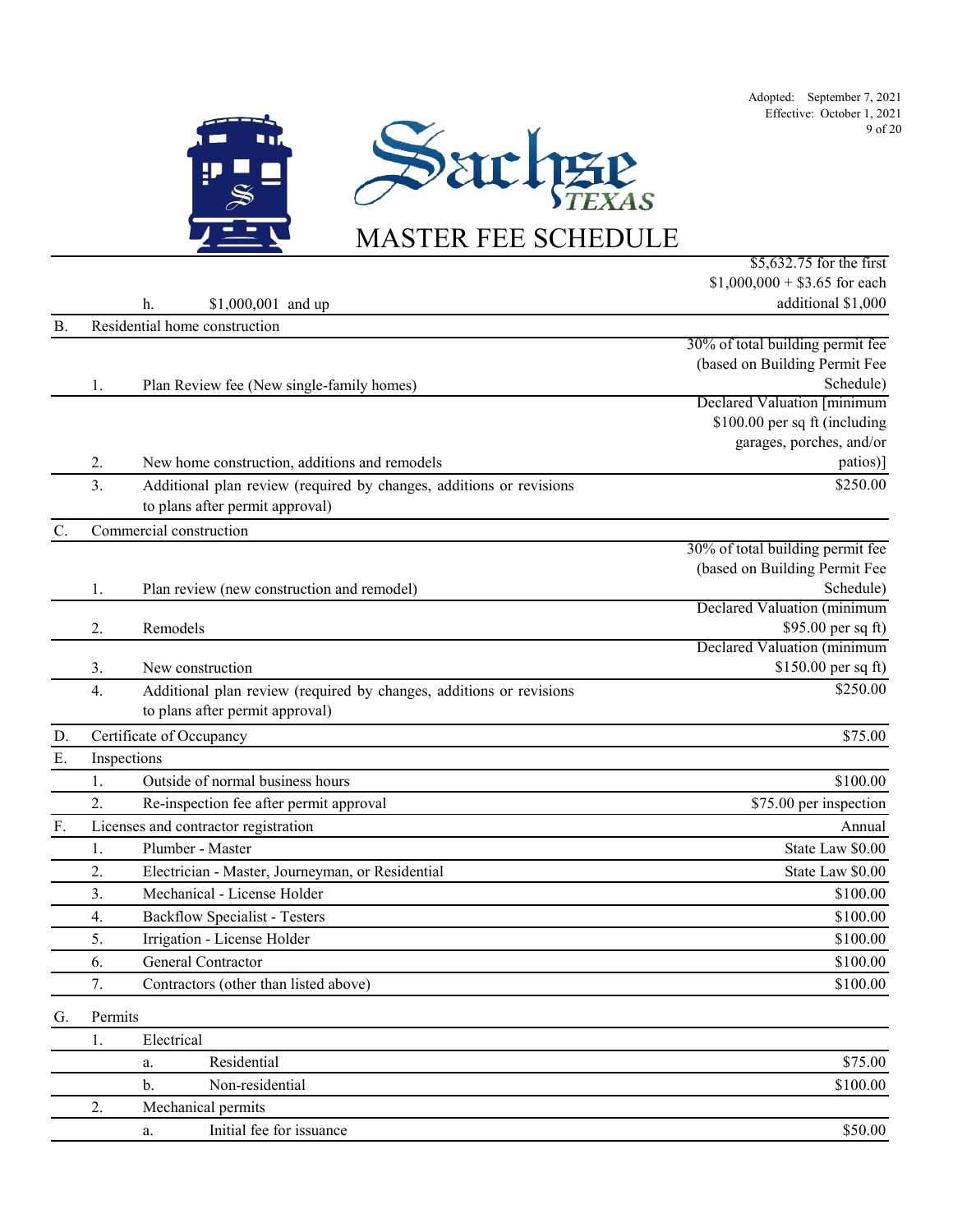Adopted: September 7, 2021 Effective: October 1, 2021 10 of 20





|    |            | New Installations (includes but not limited to heating,          | \$15.00 for the first \$1,000.00  |
|----|------------|------------------------------------------------------------------|-----------------------------------|
|    |            | ventilating, ductwork, air-conditioning, exhaust, venting,       | valuation plus \$5.00 for each    |
|    |            | combustion air, pressure, vessel, solar, fuel oil and            | additional \$1,000.00 or fraction |
|    | b.         | refrigeration systems and appliance installation)                | thereof                           |
|    |            |                                                                  | \$10.00 for the first \$1,000.00  |
|    |            | Repair (includes but not limited to repairs, alterations and     | valuation plus \$3.00 for each    |
|    |            | additions to an existing system)                                 | additional \$1,000.00 or fraction |
|    | c.         |                                                                  | thereof                           |
|    | d.         | Boiler                                                           | \$100.00                          |
|    | e.         | Residential (minimum)                                            | \$75.00                           |
|    | f.         | Non-Residential (minimum)                                        | \$100.00                          |
| 3. | Plumbing   |                                                                  |                                   |
|    | a.         | Residential                                                      | \$75.00                           |
|    | $b$        | Non-residential                                                  | \$100.00                          |
| 4. |            | Antenna permit - private                                         | \$50.00                           |
| 5. | Demolition |                                                                  |                                   |
|    | a.         | Residential structure                                            | \$100.00                          |
|    | b.         | Non-Residential structure                                        | \$200.00                          |
| 6. |            | Fence/screen wall/retaining wall                                 |                                   |
|    | a.         | Residential - Fence                                              | \$50.00                           |
|    | b.         | Residential - Screen wall                                        | \$250.00                          |
|    | c.         | Residential - Retaining wall                                     | \$50.00                           |
|    | d.         | Commercial (fence, retaining wall and screen wall)               | \$250.00                          |
| 7. |            | Lawn irrigation                                                  | \$100.00                          |
| 8. |            | Miscellaneous                                                    |                                   |
|    |            |                                                                  | Based on valuation of             |
|    |            |                                                                  | construction materials only-see   |
|    |            |                                                                  | section VIII. A. Building permit  |
|    | a.         | Flatwork (patios, driveways, pads, sidewalks)                    | fee schedule                      |
|    |            |                                                                  | Based on valuation of             |
|    |            |                                                                  | construction materials only-see   |
|    |            |                                                                  | section VIII. A. Building permit  |
|    | b.         | Accessory - Residential (buildings greater than 120 square feet) | fee schedule                      |
|    |            |                                                                  |                                   |
|    |            |                                                                  | Based on valuation of labor and   |
|    |            |                                                                  | materials-see section VIII. A.    |
|    | c.         | Accessory - Non-Residential                                      | Building permit fee schedule      |
|    | d.         | All other Residential permits (includes but not limited to       | \$50.00                           |
|    |            | foundation repair, flag poles, roofing, re-brick)                |                                   |
|    |            | Use of outside consultants for plan checking and/or              | Actual costs plus 15%             |
|    | e.         | inspections                                                      | administrative fee                |
|    | f.         | Taxicab and limousine                                            | \$200.00 per vehicle per year     |
|    | g.         | Massage establishment                                            | \$400.00 per pear                 |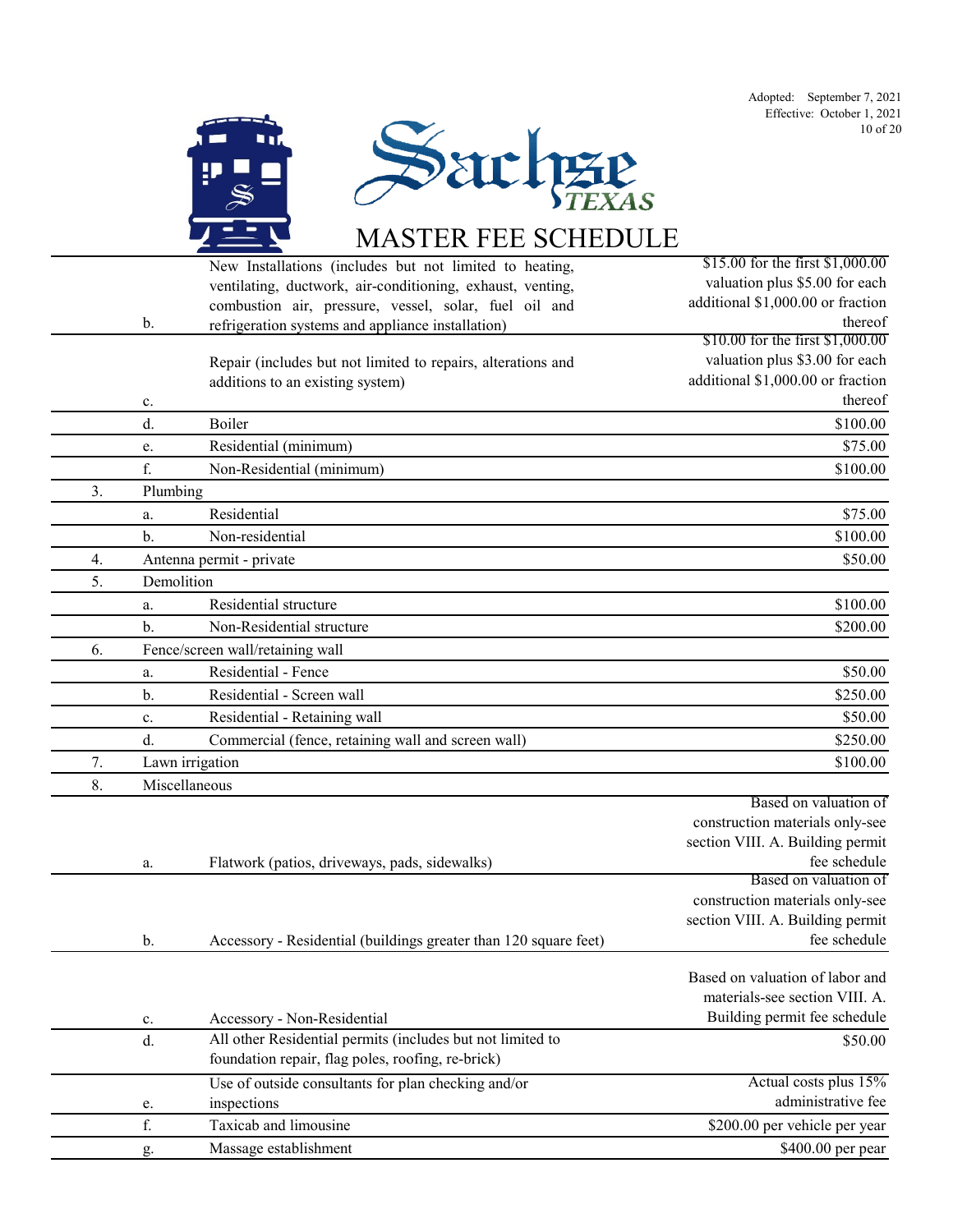Adopted: September 7, 2021 Effective: October 1, 2021 11 of 20





|    |    | h.                                  | Sexually-oriented business license (initial and renewal)                                                                    | \$500.00                                   |
|----|----|-------------------------------------|-----------------------------------------------------------------------------------------------------------------------------|--------------------------------------------|
|    |    | i.                                  | Credit card transaction fee for totals \$1,000 and greater                                                                  | 3% transaction fee                         |
|    | 9. | Sign                                |                                                                                                                             |                                            |
|    |    | a.                                  | Permanent (attached or freestanding)                                                                                        | \$125 per sign                             |
|    |    | b.<br>Temporary                     |                                                                                                                             | \$25 per sign                              |
|    |    | Repair<br>c.                        |                                                                                                                             | \$10 per sign                              |
|    |    | d.                                  | Sign variance application fee                                                                                               | \$25.00                                    |
|    |    | Sign variance<br>e.                 |                                                                                                                             | \$300.00                                   |
| Н. |    | Park land dedication by developers  |                                                                                                                             |                                            |
|    | 1. | Single-family residential           |                                                                                                                             | \$1,100 per lot                            |
|    | 2. | Multi-family                        |                                                                                                                             | \$600 per unit                             |
| I. |    | <b>Swimming Pools</b>               |                                                                                                                             |                                            |
|    | 1. | Storable Swimming Pool              |                                                                                                                             | \$50.00                                    |
|    | 2. | Above Ground                        |                                                                                                                             | \$200.00                                   |
|    | 3. | In-Ground                           |                                                                                                                             | \$500.00                                   |
|    | 4. | Spa/Hot Tub                         |                                                                                                                             | \$200.00                                   |
| J. |    | Temporary Retail and seasonal sales |                                                                                                                             |                                            |
|    | 1. | Temporary seasonal sales            |                                                                                                                             |                                            |
|    |    | a.                                  | Church/school/civic/City-sponsored events                                                                                   | No charge                                  |
|    |    | b.<br>All other                     |                                                                                                                             | \$200.00                                   |
|    |    |                                     |                                                                                                                             |                                            |
|    | 2. |                                     | Temporary retail sales (5 consecutive days, at 6 month intervals by<br>the same merchant holding certificate of occupancy.) | \$50.00                                    |
|    | 3. | Temporary food sales                |                                                                                                                             | See Section II. D-2                        |
| K. |    | Board of adjustment or appeals      |                                                                                                                             |                                            |
|    | 1. | Variance request                    |                                                                                                                             | \$300.00                                   |
| L. |    | Plat applications                   |                                                                                                                             |                                            |
|    |    |                                     |                                                                                                                             | \$400.00 per plat plus \$15.00             |
|    | 1. | Preliminary plat                    |                                                                                                                             | per acre                                   |
|    |    |                                     |                                                                                                                             | \$450.00 per plat plus \$15.00             |
|    | 2. |                                     | Final plat, (includes replats and minor plats)                                                                              | per acre<br>\$350.00 per plat plus \$15.00 |
|    | 3. | Conveyance plat                     |                                                                                                                             | per acre                                   |
|    |    |                                     |                                                                                                                             | \$350.00 per plat plus \$15.00             |
|    | 4. | Amending plat                       |                                                                                                                             | per acre                                   |
|    |    |                                     |                                                                                                                             | \$350.00 per plat plus \$15.00             |
|    | 5. | Vacating plat                       |                                                                                                                             | per acre                                   |
| M. |    | Water System                        |                                                                                                                             |                                            |
|    | 1. |                                     | Water meter installation fee when tap is present (single family and/or multi-family)                                        |                                            |
|    |    | $5/8"$ X 3/4"<br>a.                 |                                                                                                                             | \$225.00                                   |
|    |    | 1"<br>$b$ .                         |                                                                                                                             | \$300.00                                   |
|    |    |                                     |                                                                                                                             |                                            |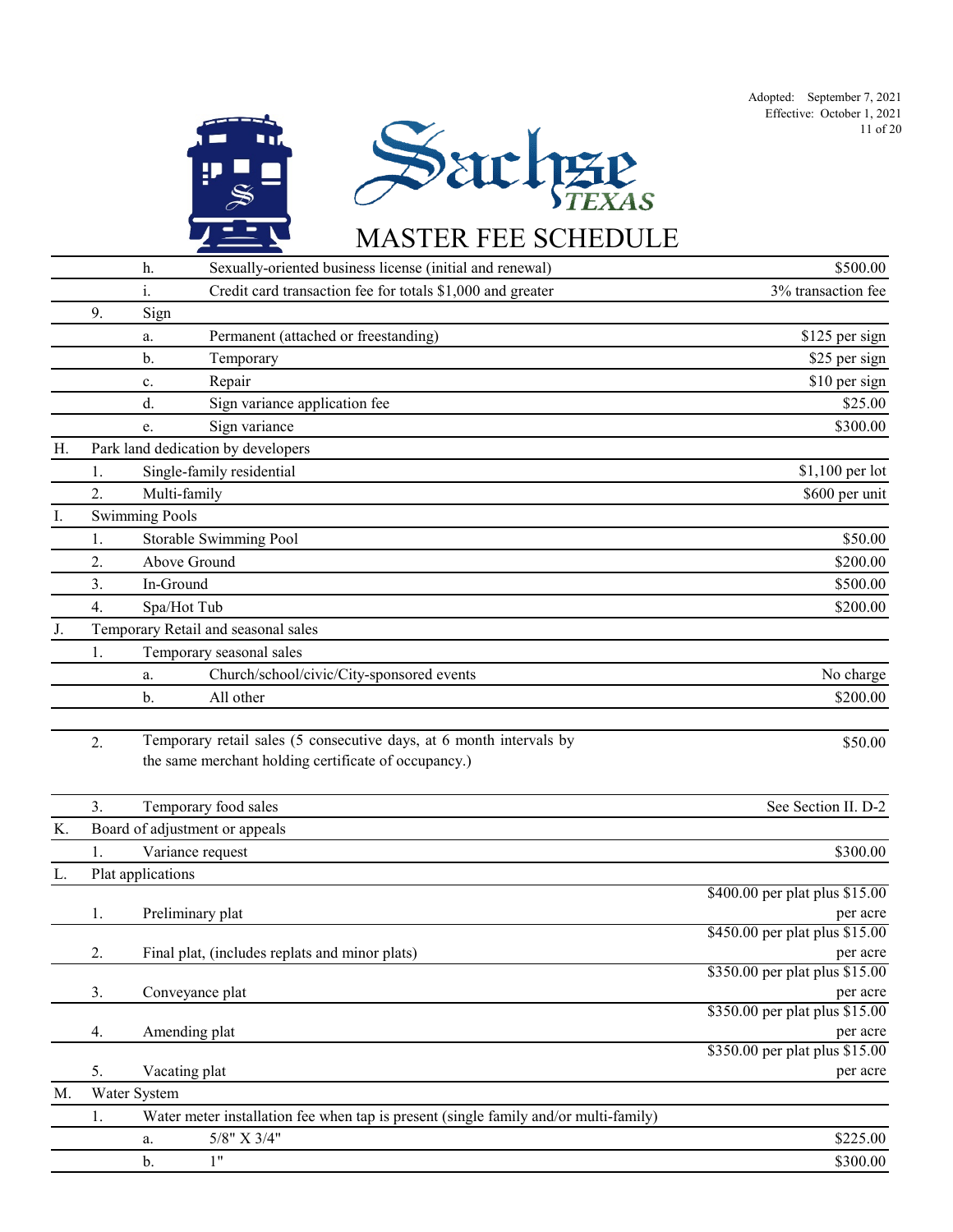Adopted: September 7, 2021 Effective: October 1, 2021 12 of 20





|    | c.            | 11/2"                                                                                    | \$520.00                                         |
|----|---------------|------------------------------------------------------------------------------------------|--------------------------------------------------|
|    | d.            | 2"                                                                                       | \$675.00                                         |
|    |               |                                                                                          | \$675.00 City installation.                      |
|    |               |                                                                                          | Developer installs vault/bears                   |
|    | e.            | 3" (including Octave)                                                                    | cost.                                            |
|    |               |                                                                                          | \$800.00 Developer installs                      |
|    | f.            | 4" and above (including Octave)                                                          | vault/bears cost.                                |
| 2. |               | Water meter installation fee when tap is not present (single family and/or multi-family) |                                                  |
|    | a.            | 5/8" X 3/4"                                                                              | \$225.00                                         |
|    | b.            | 1"                                                                                       | \$300.00                                         |
|    | c.            | 11/2"                                                                                    | \$520.00                                         |
|    | d.            | 2"                                                                                       | \$675.00                                         |
|    |               |                                                                                          | \$675.00 City installation.                      |
|    |               |                                                                                          | Developer installs vault/bears                   |
|    | e.            | 3" (including Octave)                                                                    | cost.                                            |
|    | f.            |                                                                                          | \$800.00 Developer installs                      |
|    |               | 4" and above (including Octave)                                                          | vault/bears cost.                                |
| 3. |               | Water system tap charges                                                                 |                                                  |
|    | a.            | 5/8" X 3/4"                                                                              | \$300.00                                         |
|    | b.            | 1"                                                                                       | \$300.00                                         |
|    | c.            | 11/2"                                                                                    | \$322.00                                         |
|    | d.            | 2"                                                                                       | \$345.00                                         |
|    |               |                                                                                          | \$675.00 City installation.                      |
|    |               |                                                                                          | Developer installs vault/bears                   |
|    | e.            | 3" (including Octave)                                                                    | cost.                                            |
|    | f.            |                                                                                          | \$800.00 Developer installs<br>vault/bears cost. |
|    |               | 4" and above (including Octave)                                                          |                                                  |
| 4. |               | Water system bore charges                                                                |                                                  |
|    | a.            | 5/8" X 3/4"                                                                              | \$450.00                                         |
|    | b.            | 1"                                                                                       | \$500.00                                         |
|    | c.            | 11/2"                                                                                    | \$500.00                                         |
|    | d.            | 2"                                                                                       | \$500.00                                         |
|    |               |                                                                                          | \$675.00 City installation.                      |
|    |               |                                                                                          | Developer installs vault/bears                   |
|    | e.            | 3" (including Octave)                                                                    | cost.<br>\$800.00 Developer installs             |
|    | f.            | 4" and above (including Octave)                                                          | vault/bears cost.                                |
| 5. |               | Water Meter Cost                                                                         |                                                  |
|    |               |                                                                                          |                                                  |
|    | a.            | 5/8" X 3/4"                                                                              | \$255.00                                         |
|    | b.            | 1"                                                                                       | \$351.54                                         |
|    | $\mathbf{c}.$ | 11/2"                                                                                    | \$600.17                                         |
|    | $\mathrm{d}.$ | 2"                                                                                       | \$777.49                                         |
|    | e.            | 3" (including Octave)                                                                    | \$2,450.44                                       |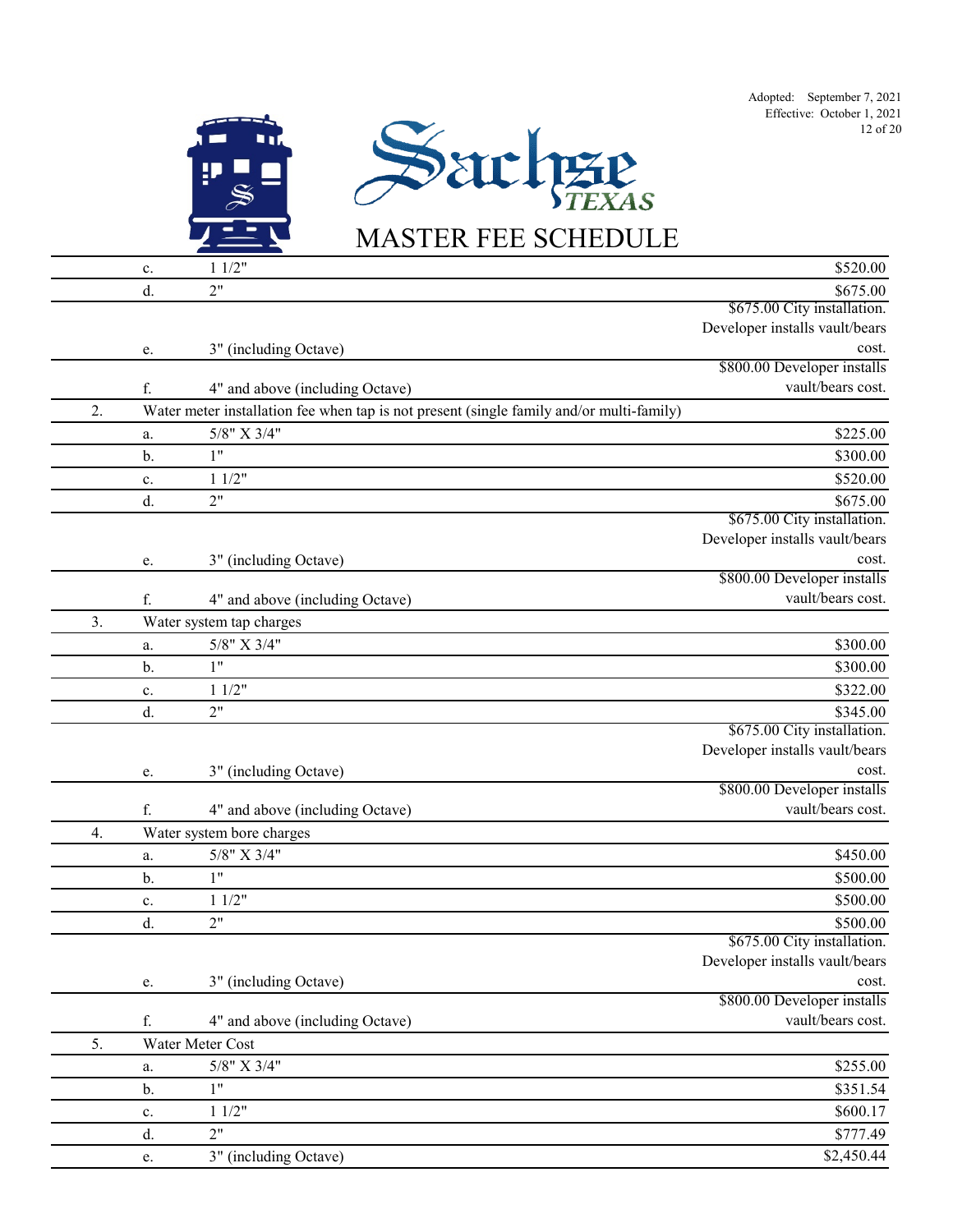Adopted: September 7, 2021 Effective: October 1, 2021 13 of 20



|    |               | 4" and above (including Octave)<br>f. | \$3,143.53                          |
|----|---------------|---------------------------------------|-------------------------------------|
|    |               | 6"<br>g.                              | \$4,585.20                          |
|    |               | 8"<br>h.                              | \$5,493.37                          |
| N. | Zoning        |                                       |                                     |
|    |               |                                       | $$500.00$ per request plus $$15.00$ |
|    | ı.            | Standard                              | per acre                            |
|    | 2.            | Special use permit                    | \$650.00                            |
|    |               |                                       | \$750.00 per request plus \$15.00   |
|    | 3.            | Planned development zoning request    | per acre                            |
|    | 4.            | Zoning verification letter            | \$150.00                            |
| Ο. | Miscellaneous |                                       |                                     |
|    |               | Right-of-Way Abandonment Application  | \$500.00                            |

## **X. NETWORK PROVIDER FEES (Resolution 3846, adopted January 2018)**

| A.                         | <b>Small Cell Application Fees:</b> |                                     |                                                          |  |  |
|----------------------------|-------------------------------------|-------------------------------------|----------------------------------------------------------|--|--|
|                            |                                     | One - Five network nodes            | \$500.00                                                 |  |  |
|                            |                                     | More than 5 nodes                   | \$250.00                                                 |  |  |
|                            |                                     | Per Pole                            | \$1,000.00                                               |  |  |
| Small Cell User Fees<br>В. |                                     |                                     |                                                          |  |  |
|                            |                                     | Annual fee for each network node    | \$250.00                                                 |  |  |
|                            | 2.                                  | Annual City pole attachment fee     | \$20.00                                                  |  |  |
| C.                         |                                     | Transport Facility Monthly user fee | \$28.00 multiplied by the #of network provider's network |  |  |

### **XI. IMPACT FEE (State requires update every 5 years. Last revision 12/3/12. Review underway. Final revision pending)**

| А.             |             | Roadway impact fee (land use category)         |             |  |  |  |
|----------------|-------------|------------------------------------------------|-------------|--|--|--|
|                | Ι.          | Port and Terminal                              |             |  |  |  |
|                |             | Truck Terminal (acre)<br>a.                    | \$15,880.78 |  |  |  |
| <b>B.</b>      |             | Industrial                                     |             |  |  |  |
|                | 1.          | General Light Industrial (1,000 SF GFA)        | \$2,356.57  |  |  |  |
|                | 2.          | General Heavy Industrial (1,000 SF GFA)        | \$458.80    |  |  |  |
|                | 3.          | Industrial Park (1,000 SF GFA)                 | \$2,085.46  |  |  |  |
|                | 4.          | Warehousing (1,000 SF GFA)                     | \$771.62    |  |  |  |
|                | 5.          | Mini-Warehouse (1,000 SF GFA)                  | \$625.64    |  |  |  |
| $\mathbf{C}$ . | Residential |                                                |             |  |  |  |
|                | 1.          | Single-Family Detached Housing (Dwelling Unit) | \$2,450.42  |  |  |  |
|                |             | Apartment / MultiFamily (Dwelling Unit)        | \$1,501.53  |  |  |  |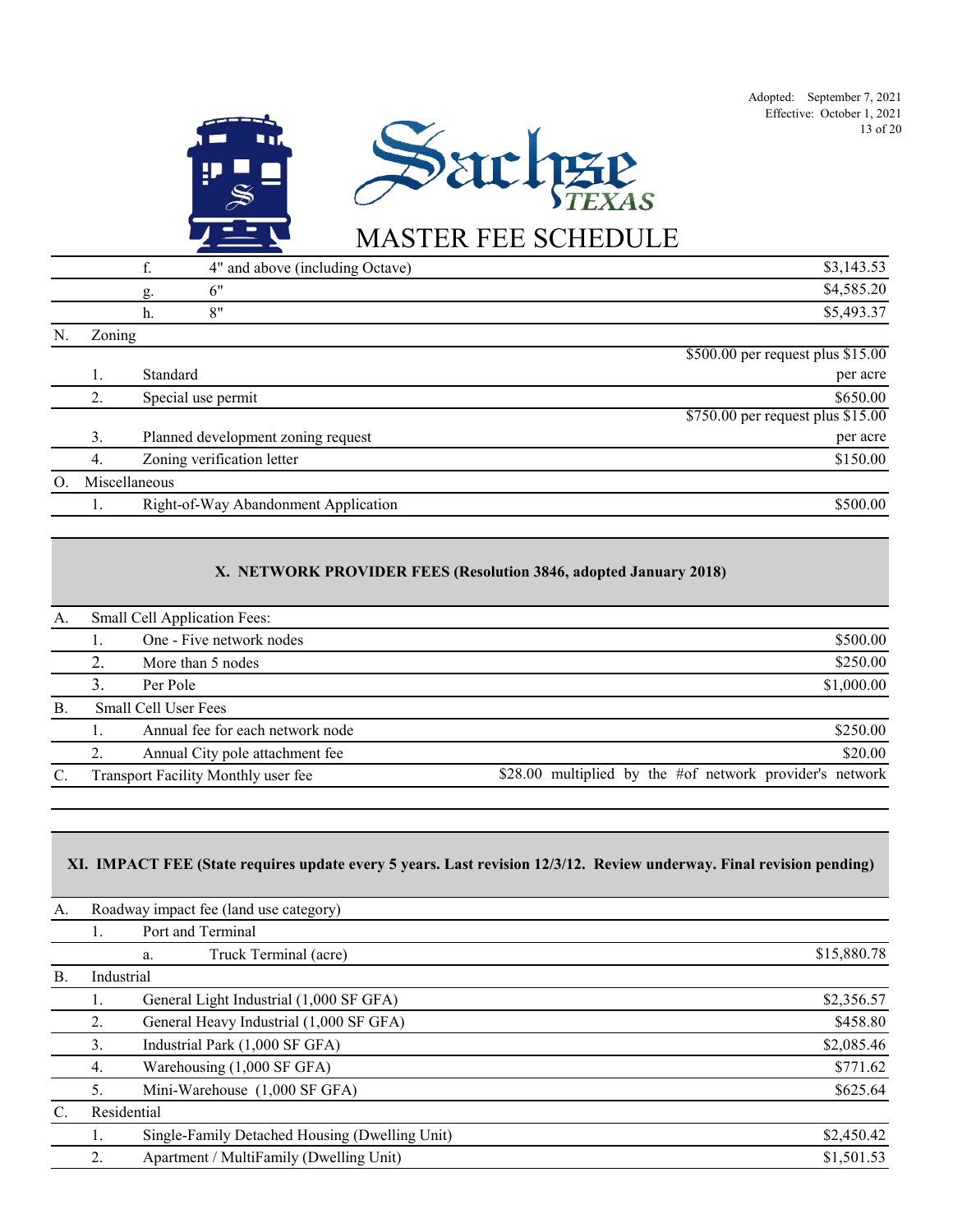Adopted: September 7, 2021 Effective: October 1, 2021 14 of 20





|    | 3.            | Residential Condominium/Townhome (Dwelling Unit)                                  | \$1,261.70  |  |  |  |  |
|----|---------------|-----------------------------------------------------------------------------------|-------------|--|--|--|--|
|    | 4.            | Mobile Home Park / Manufactured Housing (Dwelling Unit)                           | \$1,428.54  |  |  |  |  |
|    | 5.            | Senior Adult Housing-Detached (Dwelling Unit)                                     | \$656.92    |  |  |  |  |
|    | 6.            | Senior Adult Housing-Attached (Dwelling Unit)                                     | \$385.81    |  |  |  |  |
|    | 7.            | Assisted Living (Beds)                                                            | \$531.79    |  |  |  |  |
| D. | Lodging       |                                                                                   |             |  |  |  |  |
|    | 1.            | Hotel (Room)                                                                      | \$761.55    |  |  |  |  |
|    | 2.            | Motel / Other Lodging Facilities (Room)                                           | \$761.51    |  |  |  |  |
| Ε. |               | Recreational                                                                      |             |  |  |  |  |
|    | 1.            | Golf Driving Range (Tee)                                                          | \$3,034.34  |  |  |  |  |
|    | 2.            | Golf Course (acre)                                                                | \$729.91    |  |  |  |  |
|    | 3.            | Recreational Community Center (1,000 SF GFA)                                      | \$2,063.42  |  |  |  |  |
|    | 4.            | Ice Skating Rink (Seats)                                                          | \$291.96    |  |  |  |  |
|    | 5.            | Miniature Golf Course (Hole)                                                      | \$802.90    |  |  |  |  |
|    | 6.            | Multiplex Movie Theater (Screens)                                                 | \$16,076.19 |  |  |  |  |
|    | 7.            | Racquet / Tennis Club (Court)                                                     | \$8,122.87  |  |  |  |  |
| F. | Institutional |                                                                                   |             |  |  |  |  |
|    | 1.            | Church (1,000 SF GFA)                                                             | \$0.00      |  |  |  |  |
|    | 2.            | Day Care Center (1,000 SF GFA)                                                    | \$2,537.90  |  |  |  |  |
|    | 3.            | Primary / Middle School (1-8) (Students)                                          | \$385.81    |  |  |  |  |
|    | 4.            | High School (Students)                                                            | \$312.82    |  |  |  |  |
|    | 5.            | Junior / Community College (Students)                                             | \$291.96    |  |  |  |  |
|    | 6.            | University / College (Students)                                                   | \$510.94    |  |  |  |  |
| G. |               | Medical                                                                           |             |  |  |  |  |
|    | 1.            | Clinic $(1,000$ SF GFA)                                                           | \$6,277.74  |  |  |  |  |
|    | 2.            | Hospital (Beds)                                                                   | \$2,200.15  |  |  |  |  |
|    | 3.            | Nursing Home (Beds)                                                               | \$531.79    |  |  |  |  |
|    | 4.            | Animal Hospital / Veterinary Clinic (1,000 SF GFA)                                | \$4,577.59  |  |  |  |  |
| Η. | Office        |                                                                                   |             |  |  |  |  |
|    | 1.            | Corporate Headquarters Building (1,000 SF GFA)                                    | \$2,549.48  |  |  |  |  |
|    | 2.            | General Office Building (1,000 SF GFA)                                            | \$2,705.89  |  |  |  |  |
|    | 3.            | Medical-Dental Office Building (1,000 SF GFA)                                     | \$6,287.66  |  |  |  |  |
|    | 4.            | Single Tenant Office Building (1,000 SF GFA)                                      | \$3,143.83  |  |  |  |  |
|    | 5.            | Office Park (1,000 SF GFA)                                                        | \$2,690.24  |  |  |  |  |
| I. |               | Commercial - Automobile Related                                                   |             |  |  |  |  |
|    | 1.            | Automobile Care Center (1,000 SF Occ. GFA)                                        | \$4,921.69  |  |  |  |  |
|    | 2.            | Automobile Parts Sales (1,000 SF GFA)                                             | \$8,258.42  |  |  |  |  |
|    | 3.            | Gasoline / Service Station (Vehicle Fueling Position)                             | \$19,373.92 |  |  |  |  |
|    | 4.            | Gasoline / Service Station w Conv Market (Vehicle Fueling Position                | \$14,274.97 |  |  |  |  |
|    | 5.            | Gasoline / Service Station w/ Conv Market and Car Wash (Vehicle Fueling Position) | \$14,869.33 |  |  |  |  |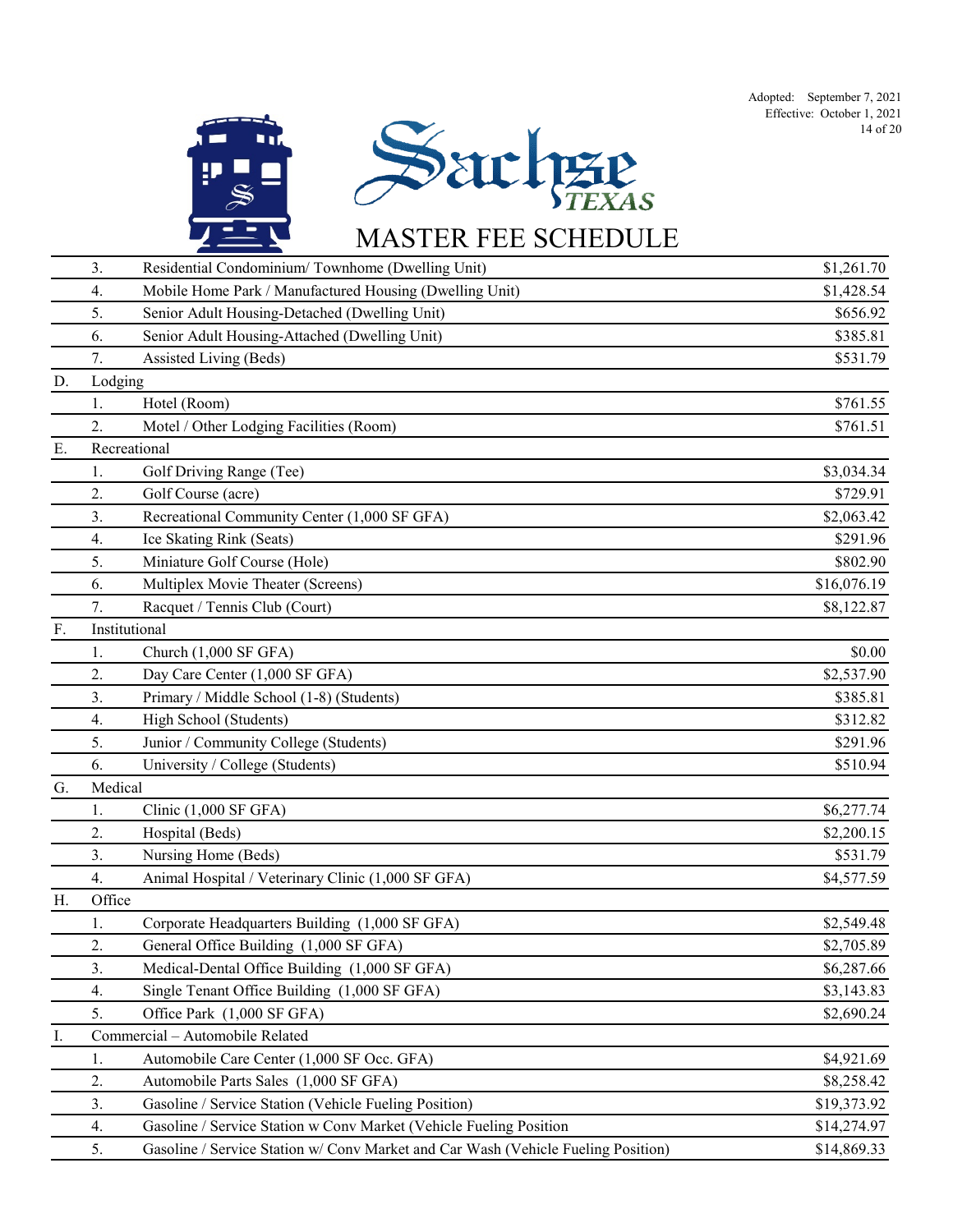Adopted: September 7, 2021 Effective: October 1, 2021 15 of 20





|    | 6.       | New Car Sales (1,000 SF GFA)                                  | \$5,025.96   |  |  |  |
|----|----------|---------------------------------------------------------------|--------------|--|--|--|
|    | 7.       | Quick Lubrication Vehicle Shop (Servicing Bays)               | \$6,287.66   |  |  |  |
|    | 8.       | Self-Service Car Wash (Stall)                                 | \$6,715.18   |  |  |  |
|    | 9.       | Tire Store (1,000 SF GFA)                                     | \$7,246.97   |  |  |  |
| J. |          | Commercial - Dining                                           |              |  |  |  |
|    | 1.       | Fast Food Restaurant with Drive-Thru Window (1,000 SF GFA)    | \$12,057.22  |  |  |  |
|    | 2.       | Fast Food Restaurant without Drive-Thru Window (1,000 SF GFA) | \$4,441.03   |  |  |  |
|    | 3.       | High Turnover (SitDown) Restaurant (1,000 SF GFA)             | \$1,903.33   |  |  |  |
|    | 4.       | Quality Restaurant (1,000 SF GFA)                             | \$1,268.79   |  |  |  |
|    | 5.       | Coffee / Donut Shop with Drive-Thru Window (1,000 SF GFA)     | \$10,788.44  |  |  |  |
| K. |          | Commercial - Other Retail                                     |              |  |  |  |
|    | 1.       | Free-Standing Retail Store (1,000 SF GFA)                     | \$4,363.83   |  |  |  |
|    | 2.       | Nursery (Garden Center) (1,000 SF GFA)                        | \$3,686.05   |  |  |  |
|    | 3.       | Home Improvement Superstore (1,000 SF GFA)                    | \$1,496.32   |  |  |  |
|    | 4.       | Pharmacy / Drugstore without Drive-Thru Window (1,000 SF GFA) | \$4,796.56   |  |  |  |
|    | 5.       | Pharmacy / Drugstore with Drive-Thru Window (1,000 SF GFA)    | \$6,397.15   |  |  |  |
|    | 6.       | Shopping Center (1,000 SF GFA)                                | \$2,982.21   |  |  |  |
|    | 7.       | Supermarket (1.000 SF GFA)                                    | \$8,143.72   |  |  |  |
|    | 8.       | Toy / Children's Superstore (1,000 SF GFA)<br>\$4,233.49      |              |  |  |  |
|    | 9.       | Department Store (1,000 SF GFA)                               | \$1,511.96   |  |  |  |
|    | 10.      | Video Rental Store (1,000 SF GFA)                             | \$16,485.56  |  |  |  |
| L. | Services |                                                               |              |  |  |  |
|    | 1.       | Walk-In Bank (1,000 SF GFA)                                   | \$17,642.99  |  |  |  |
|    | 2.       | Drive-In Bank (Drive-In Lanes)                                | \$33,179.67  |  |  |  |
|    | 3.       | Hair Salon (1,000 SF GFA)                                     |              |  |  |  |
| M. |          | Water impact fee                                              |              |  |  |  |
|    | 1.       | Simple                                                        |              |  |  |  |
|    |          | 5/8" X 3/4"<br>a.                                             | \$2,521.69   |  |  |  |
|    |          | Residential 3/4"<br>b.                                        | \$2,521.69   |  |  |  |
|    |          | Commercial 3/4"<br>c.                                         | \$3,782.54   |  |  |  |
|    |          | 1"<br>d.                                                      | \$6,304.24   |  |  |  |
|    |          | 11/2"<br>e.                                                   | \$12,608.48  |  |  |  |
|    |          | f.<br>2"                                                      | \$20,173.57  |  |  |  |
|    | 2.       | Compound                                                      |              |  |  |  |
|    |          | 2"<br>a.                                                      | \$20,173.57  |  |  |  |
|    |          | 3"<br>b.                                                      | \$40,347.13  |  |  |  |
|    |          | 4"<br>$\mathbf{c}.$                                           | \$63,042.39  |  |  |  |
|    |          | 6"<br>d.                                                      | \$126,084.78 |  |  |  |
|    |          | 8"<br>e.                                                      | \$201,735.65 |  |  |  |
|    |          | ${\rm f.}$<br>10"                                             | \$289,995.00 |  |  |  |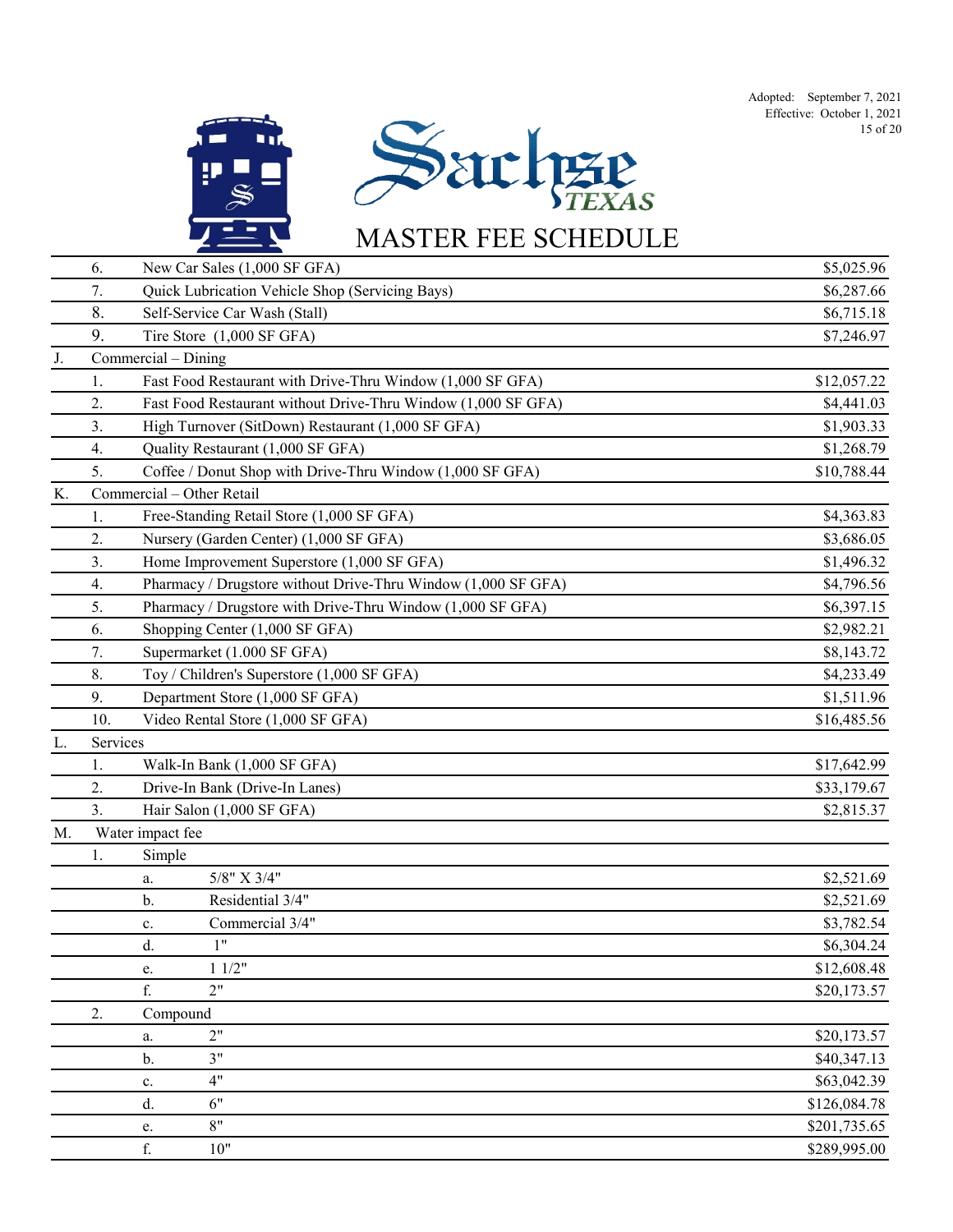Adopted: September 7, 2021 Effective: October 1, 2021 16 of 20





|    | 3.               | Turbine        |                                          |              |
|----|------------------|----------------|------------------------------------------|--------------|
|    |                  | a.             | 2"                                       | \$25,216.95  |
|    |                  | $b$ .          | 3"                                       | \$60,520.70  |
|    |                  | $\mathbf{c}.$  | 4"                                       | \$105,911.22 |
|    |                  | $\mathbf{d}$ . | 6"                                       | \$231,996.00 |
|    |                  | e.             | 8"                                       | \$403,471.30 |
|    |                  | f.             | $10"$                                    | \$630,423.91 |
|    |                  | g.             | 12"                                      | \$832,159.56 |
| N. |                  |                | Wastewater impact fee (meter equivalent) |              |
|    | 1.               | Simple         |                                          |              |
|    |                  | a.             | $5/8"$ X $3/4"$                          | \$1,857.68   |
|    |                  | $b$ .          | Residential 3/4"                         | \$1,857.68   |
|    |                  | c.             | Commercial 3/4"                          | \$2,786.53   |
|    |                  | $\mathbf{d}$ . | 1"                                       | \$4,644.21   |
|    |                  | e.             | 11/2"                                    | \$9,288.42   |
|    |                  | f.             | 2"                                       | \$14,861.47  |
|    | $\overline{2}$ . | Compound       |                                          |              |
|    |                  | a.             | 2"                                       | \$14,861.47  |
|    |                  | b.             | 3"                                       | \$29,722.94  |
|    |                  | $\mathbf{c}.$  | 4"                                       | \$46,442.09  |
|    |                  | $\mathrm{d}.$  | 6"                                       | \$92,884.17  |
|    |                  | e.             | 8"                                       | \$148,614.68 |
|    |                  | f.             | 10"                                      | \$213,633.60 |
|    | 3.               | Turbine        |                                          |              |
|    |                  | a.             | 2"                                       | \$18,576.83  |
|    |                  | $b$ .          | 3"                                       | \$44,584.40  |
|    |                  | $\mathbf{c}.$  | 4"                                       | \$78,022.71  |
|    |                  | $\mathrm{d}.$  | 6"                                       | \$170,906.88 |
|    |                  | e.             | 8"                                       | \$297,229.36 |
|    |                  | ${\bf f}.$     | $10"$                                    | \$464,420.87 |
|    |                  | g.             | $12"$                                    | \$613,035.55 |

## **XII. REFUSE SERVICES FEES Current contract expires April 2024.**

| Α. | Residential |                                     |         |  |  |
|----|-------------|-------------------------------------|---------|--|--|
|    | 1.          | Trash, Recycle, and Bulk Collection | \$16.79 |  |  |
|    |             | Residential Franchise Fees          | \$1.34  |  |  |
|    |             | Administrative Fee                  | \$0.28  |  |  |
|    |             | Additional Solid Waste Polycart     | \$8.06  |  |  |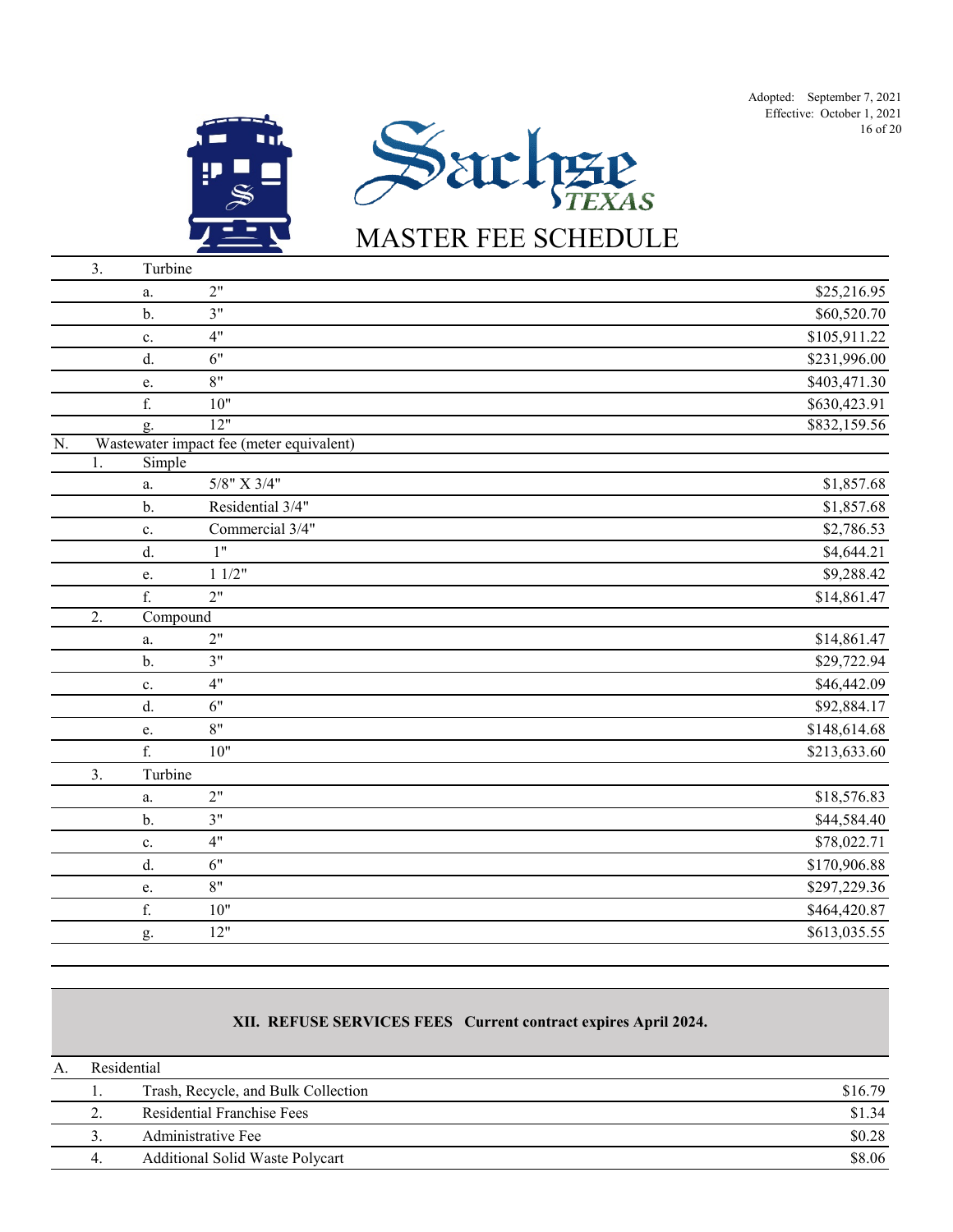Adopted: September 7, 2021 Effective: October 1, 2021 17 of 20



|    |                | <b>Additional Recycle Polycart</b>                                                                          | \$3.53        |
|----|----------------|-------------------------------------------------------------------------------------------------------------|---------------|
|    | $\mathbf{b}$ . | Polycart replacement Fee                                                                                    | \$75.00       |
|    |                | Excess Individual Bulk collection (Billed direct to customer)                                               | \$12 per yard |
| В. |                | Small Commercial Container Service (95 gallon cart) Does not include franchise fees, billing fees or taxes) |               |
|    |                | Monthly per unit charge                                                                                     | \$17.00       |
|    |                | <b>Additional Polycart</b>                                                                                  | \$15.50       |
|    |                | <b>Commercial Franchise Fees</b>                                                                            | 3%            |
|    |                |                                                                                                             |               |

### **XIII. WATER RATE SCHEDULE (Rate Study conducted 2019 by New GenStrategies concludes 09/30/23)**

| A.        | Residential     |                                   |                                   |          |  |
|-----------|-----------------|-----------------------------------|-----------------------------------|----------|--|
|           | 1.              | Base Rate by meter size           |                                   |          |  |
|           |                 | a.                                | 5/8" X 3/4"                       | \$16.50  |  |
|           |                 | b.                                | 1"                                | \$16.50  |  |
|           |                 | c.                                | 11/2"                             | \$16.50  |  |
|           |                 | d.                                | 2"                                | \$16.50  |  |
|           | 2.              |                                   | Tier Rate usage per 000's gallons |          |  |
|           |                 | a.                                | $0-10,000$                        | \$4.90   |  |
|           |                 | b.                                | 10,001-20,000                     | \$6.55   |  |
|           |                 | c.                                | 20,001-30,000                     | \$8.50   |  |
|           |                 | d.                                | Over 30,000                       | \$10.00  |  |
| <b>B.</b> | Non-Residential |                                   |                                   |          |  |
|           | 1.              | Base Rate by meter size           |                                   |          |  |
|           |                 | a.                                | $5/8"$ X $3/4"$                   | \$16.50  |  |
|           |                 | b.                                | 1"                                | \$26.10  |  |
|           |                 | c.                                | 11/2"                             | \$42.16  |  |
|           |                 | d.                                | 2"                                | \$61.39  |  |
|           |                 | e.                                | 3"                                | \$85.60  |  |
|           |                 | f.                                | 4"                                | \$114.10 |  |
|           |                 | g.                                | 6" and above                      | \$285.30 |  |
|           | 2.              | Tier Rate usage per 000's gallons |                                   |          |  |
|           |                 | a.                                | $0-10,000$                        | \$4.90   |  |
|           |                 | b.                                | 10,001-20,000                     | \$6.55   |  |
|           |                 | c.                                | 20,001-30,000                     | \$8.50   |  |
|           |                 | d.                                | Over 30,000                       | \$10.00  |  |
| C.        | Irrigation      |                                   |                                   |          |  |
|           | 1.              | Base Rate by meter size           |                                   |          |  |
|           |                 | a.                                | $5/8$ " X $3/4$ "                 | \$16.50  |  |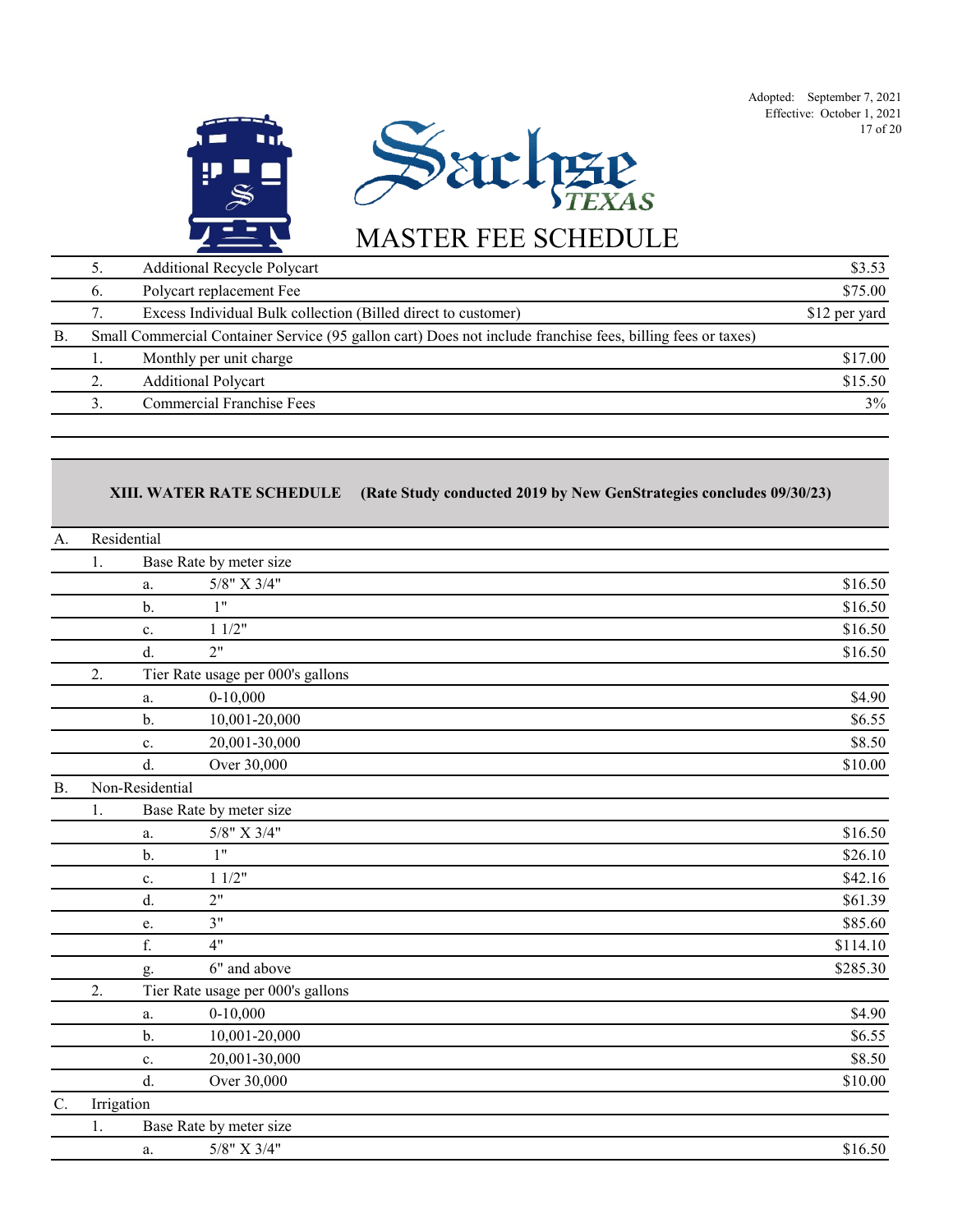Adopted: September 7, 2021 Effective: October 1, 2021 18 of 20





|    | b. | 1 <sub>1</sub>                    | \$26.10  |
|----|----|-----------------------------------|----------|
|    | c. | 11/2"                             | \$42.16  |
|    | d. | 2"                                | \$61.39  |
|    | e. | 3"                                | \$85.60  |
|    | f. | 4"                                | \$114.10 |
|    | g. | 6" and above                      | \$285.30 |
| 2. |    | Tier Rate usage per 000's gallons |          |
|    | a. | $0-10,000$                        | \$4.90   |
|    | b. | 10,001-20,000                     | \$6.55   |
|    | c. | 20,001-30,000                     | \$8.50   |
|    | d. | Over 30,000                       | \$10.00  |
|    |    |                                   |          |

## **XIV. WATER SERVICE CONNECTION FEES**

| А.        |                                                          | Deposit by meter size (Exception: Letter of Credit (24 month service history) or Senior Citizen (62+)) |                               |  |  |
|-----------|----------------------------------------------------------|--------------------------------------------------------------------------------------------------------|-------------------------------|--|--|
|           | 1.                                                       | $5/8"$ X 3/4"                                                                                          | \$150.00                      |  |  |
|           | 2.                                                       | 1"                                                                                                     | \$150.00                      |  |  |
|           | 3.                                                       | 11/2"                                                                                                  | \$175.00                      |  |  |
|           | 4.                                                       | 2"                                                                                                     | \$200.00                      |  |  |
|           | 5.                                                       | 3"                                                                                                     | \$300.00                      |  |  |
|           | 6.                                                       | 4"                                                                                                     | \$400.00                      |  |  |
|           | 7.                                                       | 6" and above                                                                                           | \$600.00                      |  |  |
| <b>B.</b> | Multi-family unit deposit                                |                                                                                                        |                               |  |  |
| C.        | \$150.00<br>Real Estate properties deposit (per 5 units) |                                                                                                        |                               |  |  |
| D.        | Fire Hydrant Meter                                       |                                                                                                        |                               |  |  |
|           | 1.                                                       | Deposit (refundable)                                                                                   | \$1,500.00                    |  |  |
|           | 2.                                                       | Connection fee                                                                                         | \$25.00                       |  |  |
|           | 3.                                                       | Minimum monthly billing                                                                                | \$25.00                       |  |  |
|           |                                                          |                                                                                                        | One relocation No charge,     |  |  |
|           | 4.                                                       | Fire Hydrant Relocation Fee                                                                            | \$50.00 each subsequent move  |  |  |
|           | 5.                                                       | Fire Hydrant Meter Tamper Fee                                                                          |                               |  |  |
|           |                                                          |                                                                                                        | \$500.00 minimum plus the     |  |  |
|           |                                                          |                                                                                                        | actual costs of any damage to |  |  |
|           |                                                          | First offense<br>a.                                                                                    | City property                 |  |  |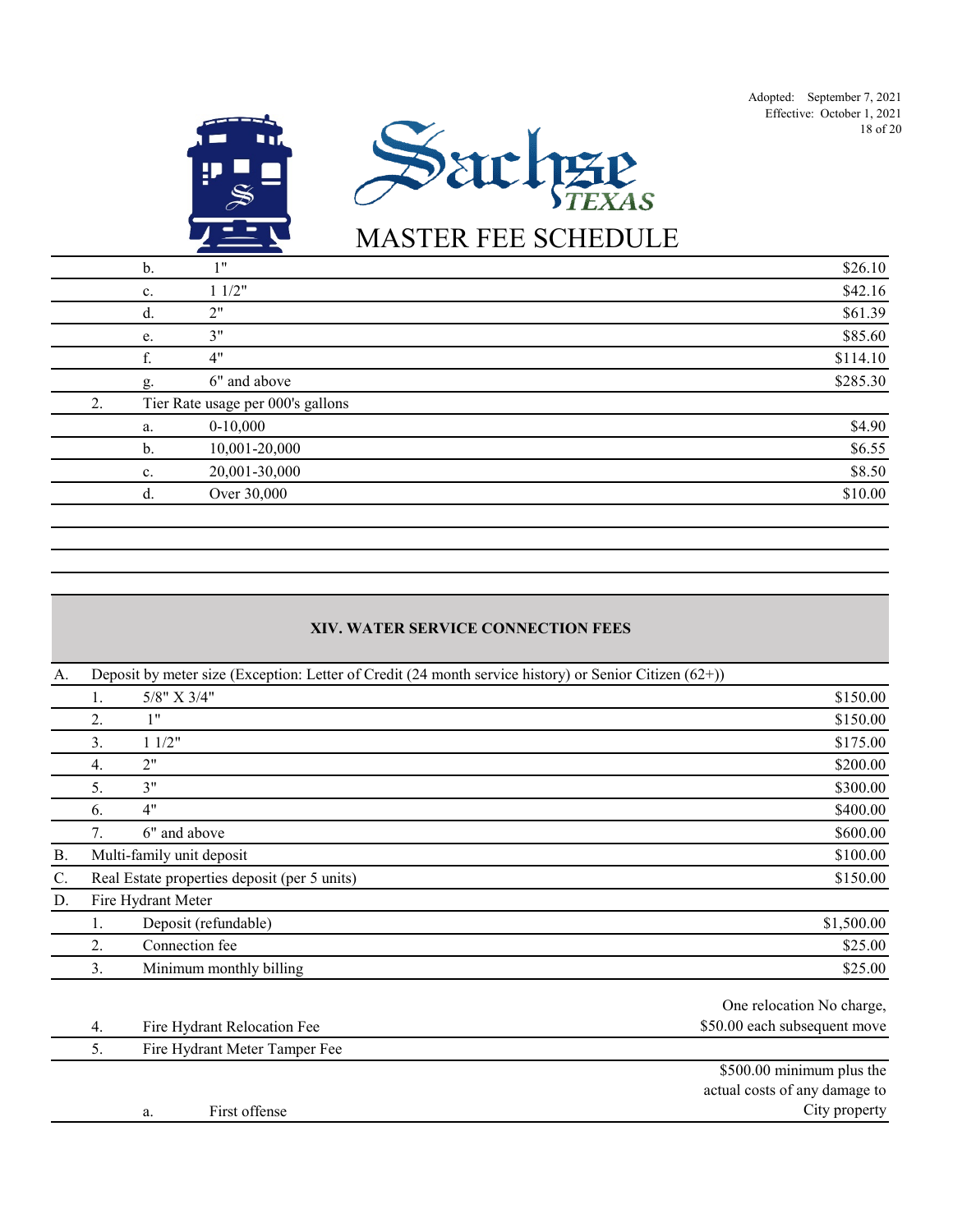Adopted: September 7, 2021 Effective: October 1, 2021 19 of 20





|    |                                                      |                                                                      | \$1,000.00 plus the actual costs |  |
|----|------------------------------------------------------|----------------------------------------------------------------------|----------------------------------|--|
|    |                                                      | b.<br>Second offense                                                 | of any damage to City property   |  |
|    |                                                      |                                                                      |                                  |  |
|    |                                                      |                                                                      | \$1,500.00 plus the actual costs |  |
|    |                                                      | Third and subsequent offenses<br>c.                                  | of any damage to City property   |  |
|    |                                                      |                                                                      | 10%. Not to exceed \$50 per      |  |
| E. |                                                      | Late charge                                                          | statement                        |  |
| F. |                                                      | Disconnection service fee                                            |                                  |  |
|    | 1.                                                   | Monday-Friday, 8:00 a.m. - 5:00 p.m.                                 | \$35.00                          |  |
| G. |                                                      | Personnel onsite meter review - after two trips in a 12-month period | See K. Trip fee charge           |  |
| Н. |                                                      | Reconnection service fee                                             |                                  |  |
|    | 1.                                                   | After hours                                                          | \$40.00                          |  |
|    |                                                      |                                                                      |                                  |  |
| I. | Returned check fee<br>\$35.00                        |                                                                      |                                  |  |
| J. | \$40.00<br>Same day connect fee for all new services |                                                                      |                                  |  |
| K. | Transfer fee<br>\$10.00                              |                                                                      |                                  |  |
| L. | \$50.00<br>Trip charge                               |                                                                      |                                  |  |
| M. |                                                      | Meter-related                                                        |                                  |  |
|    |                                                      |                                                                      | Reimburse the City actual costs  |  |
|    |                                                      |                                                                      | of meter testing plus shipping   |  |
|    | 1.                                                   | Meter Testing                                                        | and handling                     |  |
|    | 2.                                                   | Meter box replacement                                                | \$75.00                          |  |
|    | 3.                                                   | Meter lid replacement                                                | \$25.00                          |  |
|    | 4.                                                   | Meter locking device replacement                                     | \$30.00                          |  |
|    | 5.                                                   | Meter register replacement                                           | \$212.00                         |  |
|    | 6.                                                   | Octave encoder & Allegro module with antenna replacement             | \$497.79                         |  |
|    | 7.                                                   | Obstruction charge                                                   | \$50.00                          |  |
|    | 8.                                                   | Usage report requested in-house versus mywateradvisor.com            | \$5.00                           |  |
|    |                                                      |                                                                      | \$250.00 minimum plus the        |  |
|    |                                                      |                                                                      | actual costs of any damage to    |  |
|    | 9.                                                   | Tampering fee                                                        | City property                    |  |
|    |                                                      | <b>XV. WASTE WATER RATE SCHEDULE</b>                                 |                                  |  |

| A.        | Residential     |       |                                 |         |
|-----------|-----------------|-------|---------------------------------|---------|
|           |                 | Meter |                                 | \$13.43 |
|           | 2.              |       | Volume charge per 1,000 gallons | \$7.48  |
| <b>B.</b> | Non-Residential |       |                                 |         |
|           | Per meter size  |       |                                 |         |
|           |                 | a.    | $5/8$ " X $3/4$ "               | \$22.00 |
|           |                 | b.    | 1 11                            | \$35.00 |